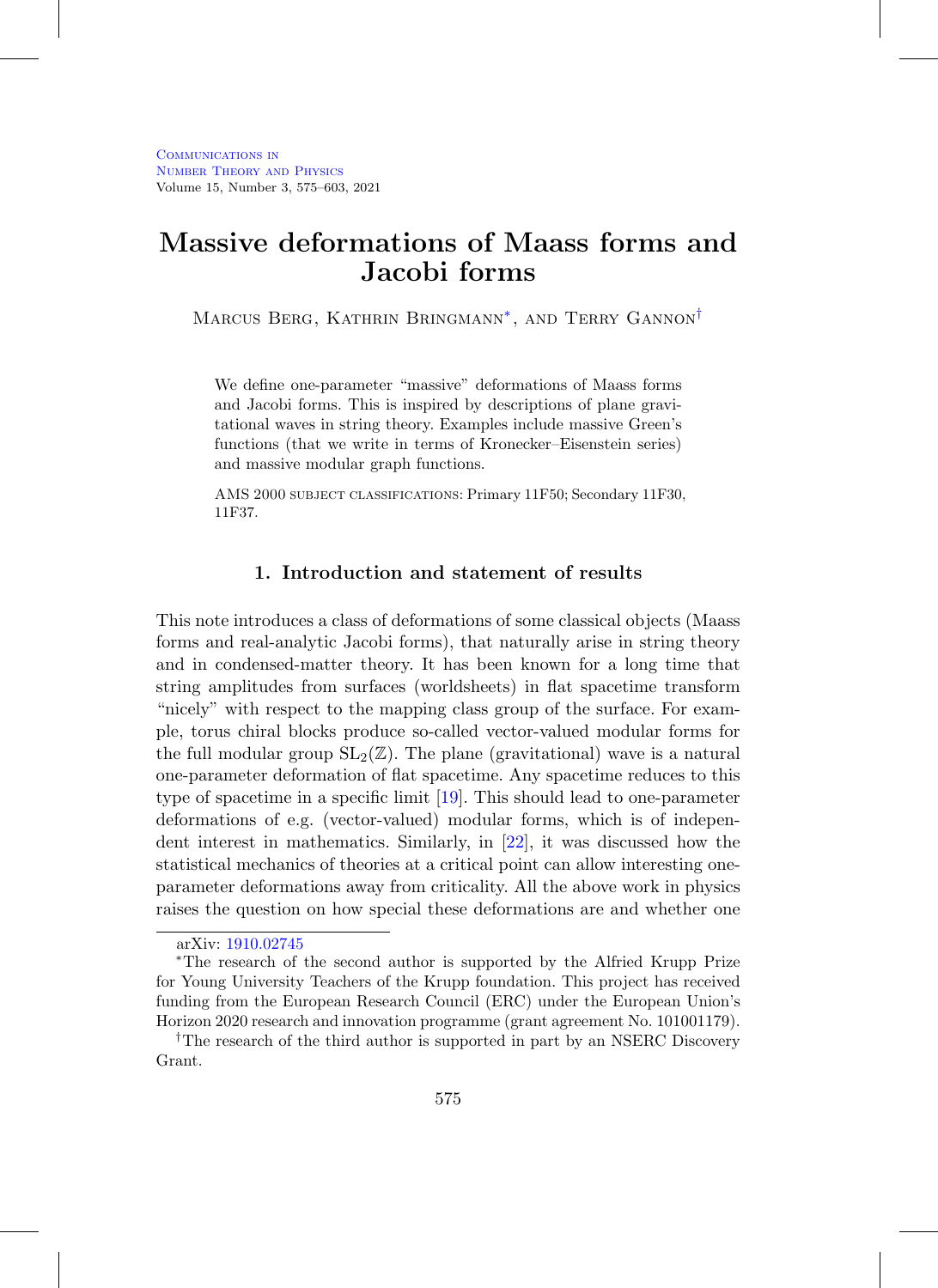can develop a mathematical theory of these deformations that is somehow parallel to that of modular or automorphic forms.

The precursor to our classes of functions are some open string amplitudes which Bergman, Gaberdiel, and Green [\[5\]](#page-26-0) computed in the plane wave background. For example, for  $t \in \mathbb{R}^+$  and  $m \in \mathbb{R}$ , define

<span id="page-1-0"></span>(1) 
$$
\mathcal{F}_m(t) := e^{-2\pi c_m t} \left(1 - e^{-2\pi mt}\right)^{\frac{1}{2}} \prod_{n \geq 1} \left(1 - e^{-2\pi t \sqrt{m^2 + n^2}}\right),
$$

where

<span id="page-1-1"></span>
$$
c_m := \frac{1}{(2\pi)^2} \sum_{\ell \ge 1} \int_0^\infty e^{-\ell^2 x - \frac{\pi^2 m^2}{x}} dx.
$$

The authors of [\[5](#page-26-0)] established in Appendix A the following inversion formula:

(2) 
$$
\mathcal{F}_m(t) = \mathcal{F}_{mt}\left(\frac{1}{t}\right).
$$

Moreover, they showed that  $\lim_{m\to 0} c_m = \frac{1}{24}$  and hence we may view  $\frac{\mathcal{F}_m(t)}{\sqrt{2\pi t m}}$ as a one-parameter deformation of the Dedekind eta function given by  $\eta(\tau) :=$  $q^{\frac{1}{24}}\prod_{n\geq 1}(1-q^n)$   $(q:=e^{2\pi i\tau})$ , i.e., we obtain  $\lim_{m\to 0}\frac{\mathcal{F}_m(t)}{\sqrt{2\pi mt}}=\eta(it)$ . Here, m represents spacetime curvature, thus  $m \to 0$  is the flat-space limit and this is called a massive deformation.

It is remarkable that such a complicated-looking deformation of the Dedekind eta function preserves the inversion property of  $\eta$ . According to string theory, this occurs because the space of complex structures (up to equivalence) on an annulus is naturally parametrized by  $t \in \mathbb{R}^+$  modulo the inversion  $t \mapsto \frac{1}{t}$ . This suggests that to get deformations of modular forms which retain modularity with respect to the full modular group  $SL_2(\mathbb{Z})$ , one should look at closed string (torus) amplitudes in the plane wave background. Some of these were computed by e.g. Takayanagi  $[26]$ ; we list those amplitudes, and then repackage them in Section 2 into our prototypical example  $\mathcal{E}_{1,\mu}(z;\tau)$ . Our paper originated with the challenge of finding a natural mathematical interpretation for these torus amplitudes. In Section [3.1,](#page-5-0) by studying the special properties of  $\mathcal{E}_{1,\mu}(z;\tau)$ , we define the new classes of functions.

• A massive Maass form is a smooth function  $f_{\mu}(\tau)$  on  $(\tau,\mu) \in \mathbb{H} \times \mathbb{R}^+$  which, for each fixed  $\mu$ , transforms like a modular form, has at most polynomial growth towards the cusps, and is annihilated by some differential operator, given in  $(11)$ .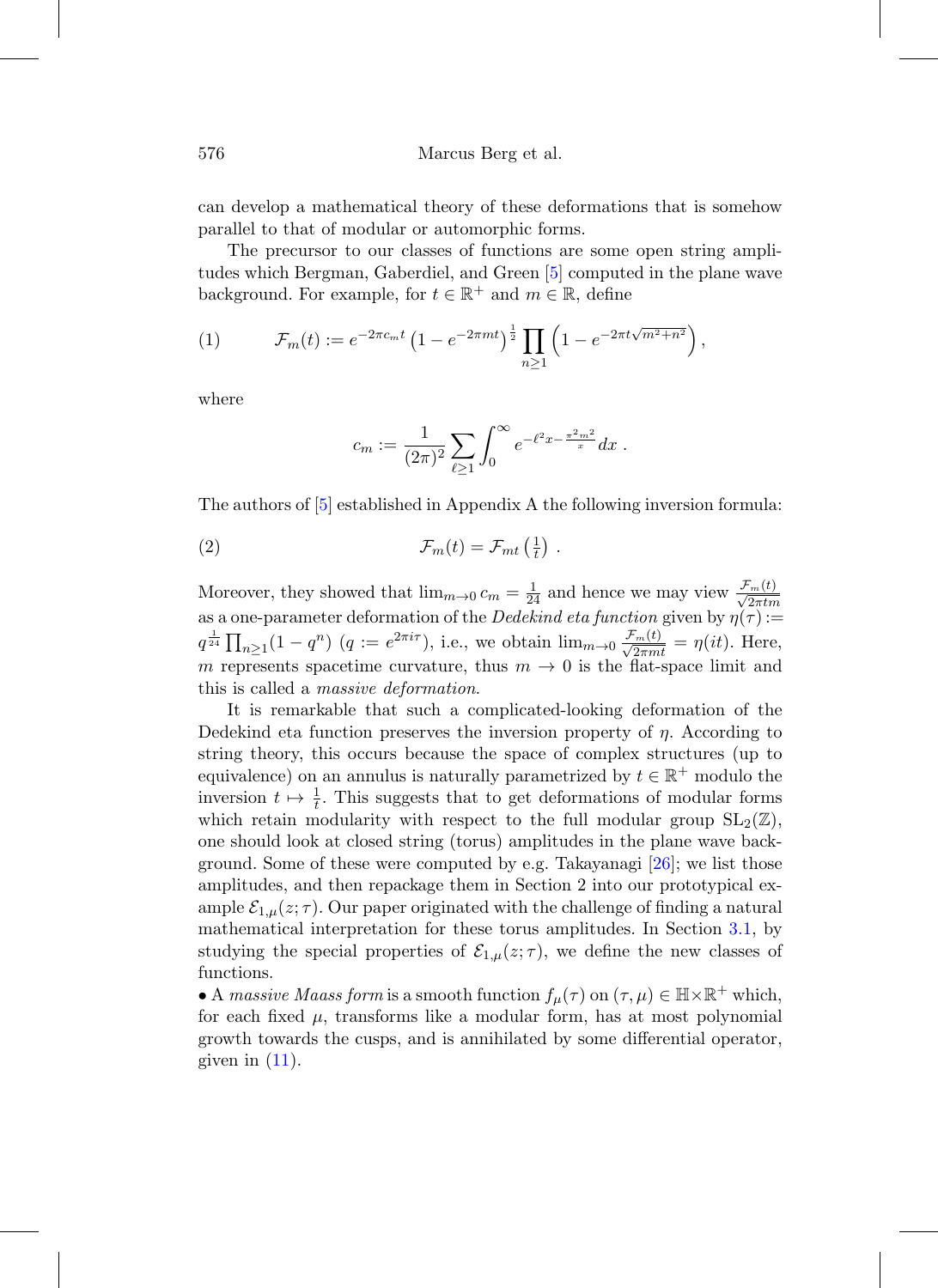• A massive Maass–Jacobi form is a smooth function  $\phi_{\mu}(z;\tau)$  on  $(z,\tau,\mu) \in$  $\mathbb{C} \times \mathbb{H} \times \mathbb{R}^+$  which, for each fixed  $\mu$  and z, transforms like a Jacobi form, has at most polynomial growth towards the cusps, and which is annihilated by two differential operators, defined in  $(12)$  and  $(13)$ .

In Section 3.2 we construct families of examples, and and study them in Section 4. Recently there has been extensive work in the physics literature on related topics, some of which we review in Section [5.](#page-17-0)

#### **2. String theory torus amplitudes revisited**

#### **2.1. The plane wave torus amplitudes**

According to string theory, the functions  $\mathcal{F}_m$  given in [\(1\)](#page-1-0) live on the moduli space of the cylinder, which is why it respects modular inversion but not translation. To find something closer to a modular form, we instead consider closed string amplitudes on a torus.

One of the most basic objects in physics is the one-loop partition function. This can be computed by functional determinants, as reviewed for example in Section 13.4.1 of [\[10](#page-27-1)]. We begin with the partition function of a fermion (with twisted boundary conditions) in a plane gravitational wave, as in equation  $(2.37)$  of  $[25]$  $[25]$ 

<span id="page-2-0"></span>(3) 
$$
Z_{\alpha,\beta,m}(\tau) = e^{-8\pi c_{\alpha,m}\tau_2} \prod_{n\in\mathbb{Z}} \prod_{\pm} \left(1 - e^{-2\pi\tau_2\sqrt{m^2 + (n\pm\alpha)^2} + 2\pi i(n\pm\alpha)\tau_1 \pm 2\pi i\beta}\right),
$$

with  $\alpha, \beta \in \mathbb{R}$  and

$$
c_{\alpha,m} := \frac{1}{(2\pi)^2} \sum_{\ell \ge 1} \cos(2\pi \ell \alpha) \int_0^{\infty} e^{-\ell^2 x - \frac{\pi^2 m^2}{x}} dx = \frac{m}{2\pi} \sum_{\ell \ge 1} \cos(2\pi \ell \alpha) \frac{K_1(2\pi \ell m)}{\ell}.
$$

Here and throughout the paper we write  $\tau := \tau_1 + i\tau_2$  with  $\tau_1 \in \mathbb{R}$  and  $\tau_2 \in$  $\mathbb{R}^+$ . The K-Bessel function enters through (see 10.32.10 of [\[18](#page-27-2)]),  $\text{Arg}(w) < \frac{\pi}{4}$ 

<span id="page-2-1"></span>(4) 
$$
K_{\nu}(w) := \frac{1}{2} \left(\frac{w}{2}\right)^{\nu} \int_0^{\infty} \exp\left(-x - \frac{w^2}{4x}\right) x^{-\nu - 1} dx.
$$

In the literature,  $Z_{\alpha,\beta,m}(\tau)$  is often written as  $Z_{\alpha,\beta,m}(\tau,\overline{\tau})$  to emphasize its non-holomorphicity. Note that  $Z_{\alpha,\beta,m}(\tau)$  only depends on  $\alpha,\beta$  modulo one.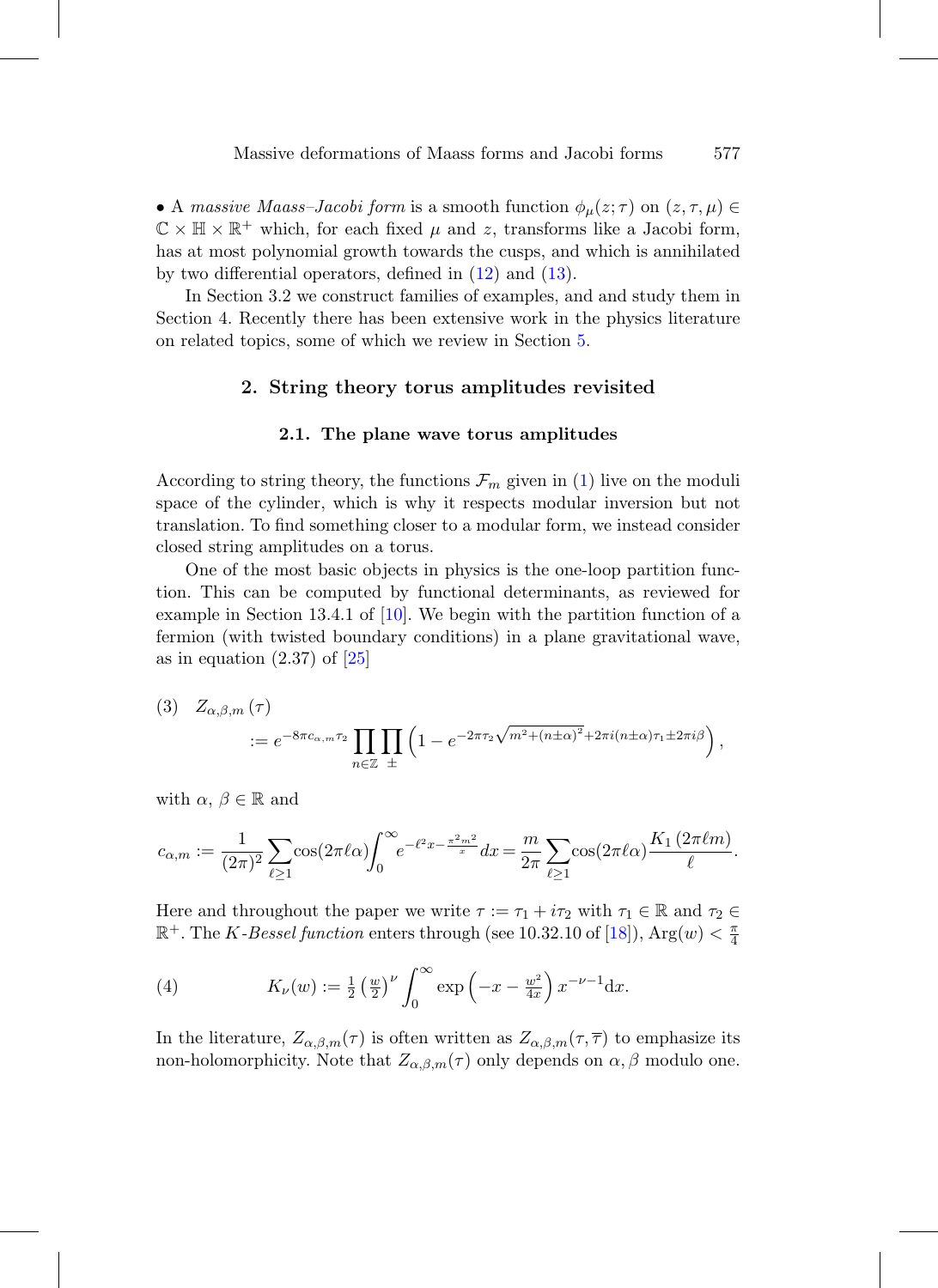<span id="page-3-1"></span>In Appendix A of [\[26](#page-28-1)],  $Z_{\alpha,\beta,m}(\tau)$  was shown to obey

(5) 
$$
Z_{\alpha,\beta,m}(\tau+1) = Z_{\alpha,\alpha+\beta,m}(\tau), \quad Z_{\alpha,\beta,m}\left(-\frac{1}{\tau}\right) = Z_{\beta,-\alpha,\frac{m}{|\tau|}}(\tau).
$$

This modular covariance is quite remarkable, given the unfamiliar square root in the exponent of [\(3\)](#page-2-0), but it is required by string theory. Computing that  $\lim_{m\to 0} c_{\alpha,m} = \frac{\alpha^2}{4} - \frac{\alpha}{4} + \frac{1}{24}$ , we find that

<span id="page-3-0"></span>(6) 
$$
\lim_{m \to 0} Z_{\alpha,\beta,m}(\tau) = e^{-2\pi \alpha^2 \tau_2} \left| \frac{\vartheta_1(\alpha \tau + \beta; \tau)}{\eta(\tau)} \right|^2,
$$

where for  $z \in \mathbb{C}$  the *Jacobi theta function* is defined as

$$
\vartheta_1(z;\tau) := -2q^{\frac{1}{8}}\sin(\pi z) \prod_{n=1}^{\infty} (1-q^n)(1-e^{2\pi i z}q^n)(1-e^{-2\pi i z}q^n).
$$

In [\[25](#page-28-2)],  $Z_{\alpha,\beta,m}(\tau)$  was called a massive theta function; we, however, do not use this name since it is not holomorphic even in the limit [\(6\)](#page-3-0).

#### **2.2. Reformulation of the torus amplitudes**

In the inversion formula in  $(5)$ , it is inconvenient that the parameter m is rescaled; for this reason, the deformation parameter that we use in this paper is the  $SL_2(\mathbb{Z})$ -invariant quantity  $\mu := m^2|\tau|$ . In physics terms, if  $m^2$ is the mass and  $|\tau|$  is the area, then  $\mu$  is dimensionless. The invariant mass parameter  $\mu$  was not used in the early literature on strings in pp-waves. It was formally introduced in [\[9\]](#page-27-3) when writing a generating function for modular graph functions, but there was no connection to the plane wave amplitudes.

Just as Jacobi theta functions with characteristics can be recast as Jacobi forms, [\(6\)](#page-3-0) suggests that we can interpret  $Z_{\alpha,\beta,m}(\tau)$  as a function  $Z_{\mu}(z;\tau)$  in  $z = \alpha \tau + \beta$  for  $\mu$  fixed. Then the aforementioned periodicity in  $\alpha, \beta$ , together with [\(5\)](#page-3-1), implies that for each fixed  $\mu$ ,  $Z_{\mu}(z;\tau)$  transforms under  $SL_2(\mathbb{Z})\ltimes\mathbb{Z}^2$ like a Jacobi form of index and weight zero.

This raises the question what other basic property  $Z_{\mu}(z;\tau)$  possesses. The final ingredient in our repackaging is that the logarithm of a partition function of a free theory can be a Green's function. The *Green's func*tions  $G(x, y)$  of a differential operator L are the solutions to an inhomogeneous (partial) differential equation  $L(x)G(x, y) = \delta(x - y)$ , where  $\delta(x)$ is the Dirac delta distribution; more on this is explained below equation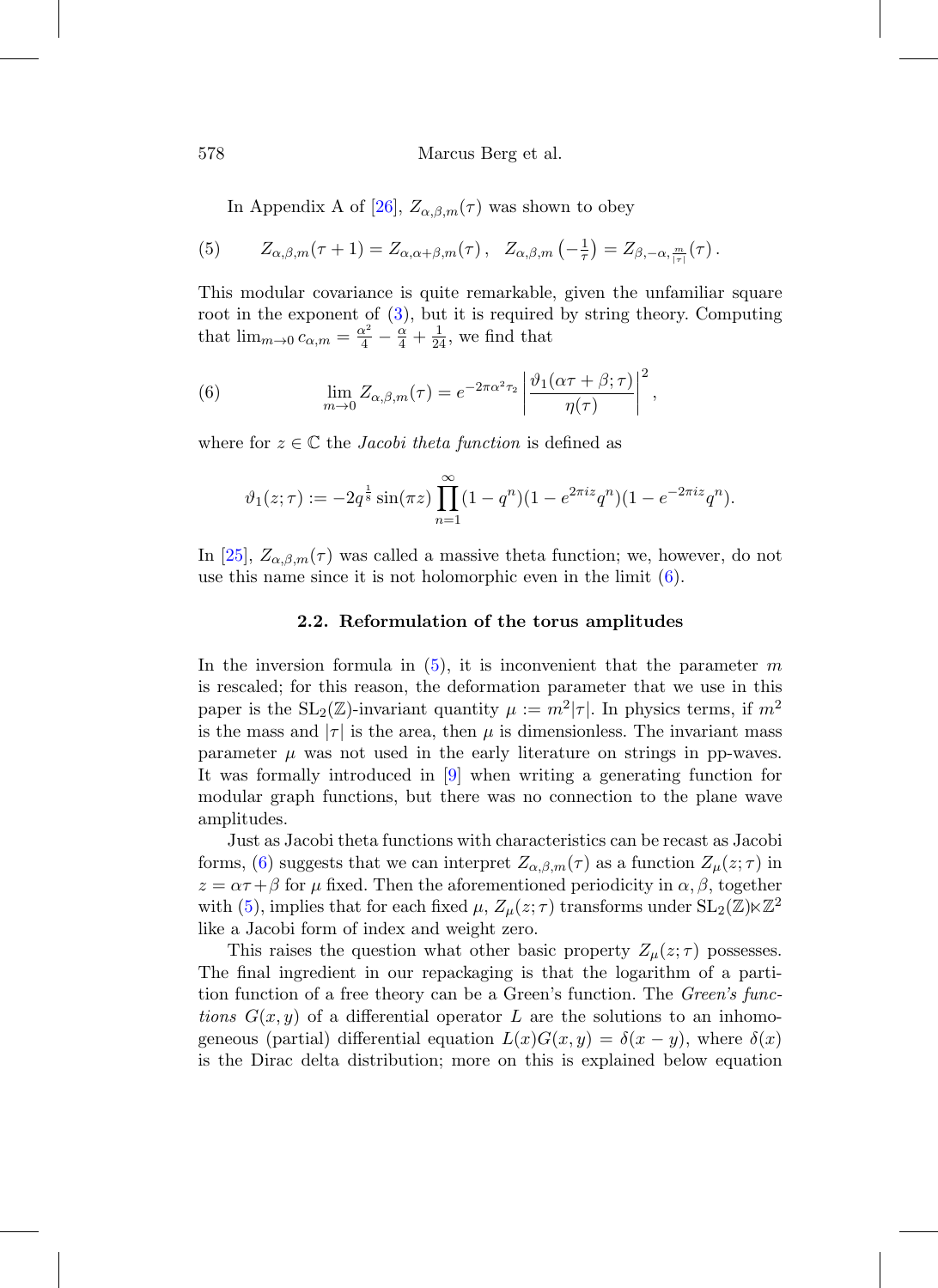[\(9\)](#page-4-0). At least formally, a solution to the differential equation  $L(f) = g$  is then  $f(x) = \int G(x, y)q(y)dy$ . In quantum field theory (or string theory) the Green's function for the Laplace equation (or Weyl equation, or whatever the equation of motion for the system is) plays a central role e.g. to calculate Feynman diagram integrals. Thus we may hope that  $Log(Z_\mu)$  satisfies a simple differential equation (of course it continues to transform with index and weight zero). Putting all of this together, define

<span id="page-4-3"></span>
$$
\mathcal{E}_{1,\mu}(z;\tau):=-\mathrm{Log}\left(Z_{-\alpha,\beta,\sqrt{\frac{\mu}{|\tau|}}}(\tau)\right)\,.
$$

Comparing [\(6\)](#page-3-0) with [\(33\)](#page-24-0) then gives that

(7) 
$$
\lim_{\mu \to 0^+} \mathcal{E}_{1,\mu}(z;\tau) = \mathbb{E}_1(z;\tau),
$$

with the *Kronecker–Eisenstein series* 

<span id="page-4-2"></span>(8) 
$$
\mathbb{E}_1(z;\tau) := \frac{\tau_2}{\pi} \sum_{(r,\ell) \in \mathbb{Z}^2 \setminus \{(0,0)\}} \frac{e^{\frac{2\pi i}{\tau_2} \text{Im}((r\tau+\ell)\overline{z})}}{|r\tau+\ell|^2}.
$$

Note that  $\mathbb{E}_1(z;\tau)$  is up to a factor the Green's function of the Laplace equation on the torus (see e.g.  $[21, Chapter 7.2]$  $[21, Chapter 7.2]$ )

<span id="page-4-0"></span>(9) 
$$
\partial_z \partial_{\overline{z}} (\mathbb{E}_1(z;\tau)) = -2\pi \delta^{[2]}(z;\tau) + \frac{\pi}{\tau_2},
$$

where, for a variable w, we set  $\partial_w := \frac{\partial}{\partial w}$ . Here, the Dirac delta distribution  $\delta^{[2]}(z;\tau)$  is associated to the linear functional on the space of smooth functions on the torus  $\mathbb{C}/(\mathbb{Z}\tau+\mathbb{Z})$  sending such a function  $f(z)$  to  $f(0) \in \mathbb{C}$ . We formally write this linear functional as the integral operator given by  $\int \int_P f(z) \delta^{[2]}(z;\tau) d^2z$  where P is a fundamental domain on C. Since the lefthand side integrates to zero on a compact space, the constant term  $\frac{\pi}{\tau_2}$  on the right-hand side of [\(9\)](#page-4-0) is needed to cancel the integral  $\iint_P \delta^{[2]}(z;\tau) d^2z = 1$ . Incidentally, if we allow for quasiperiodicity w as in  $\mathbb{E}_1(w, z; \tau)$  in [\(30\)](#page-23-0), then the constant term  $\frac{\pi}{\tau_2}$  in [\(9\)](#page-4-0) is absent, unless  $w \in \mathbb{Q}\tau + \mathbb{Q}$ .

To summarize, in this subsection we repackage the string torus amplitudes as  $\mathcal{E}_{1,\mu}(z;\tau)$ , which can be thought of as a deformed non-holomorphic

<span id="page-4-1"></span><sup>&</sup>lt;sup>1</sup>Here we are starting from the partition function of a fermion. If we would instead start from the partition function of a boson in equation  $(2.37)$  of  $[25]$  $[25]$ , then we would arrive at a different sign.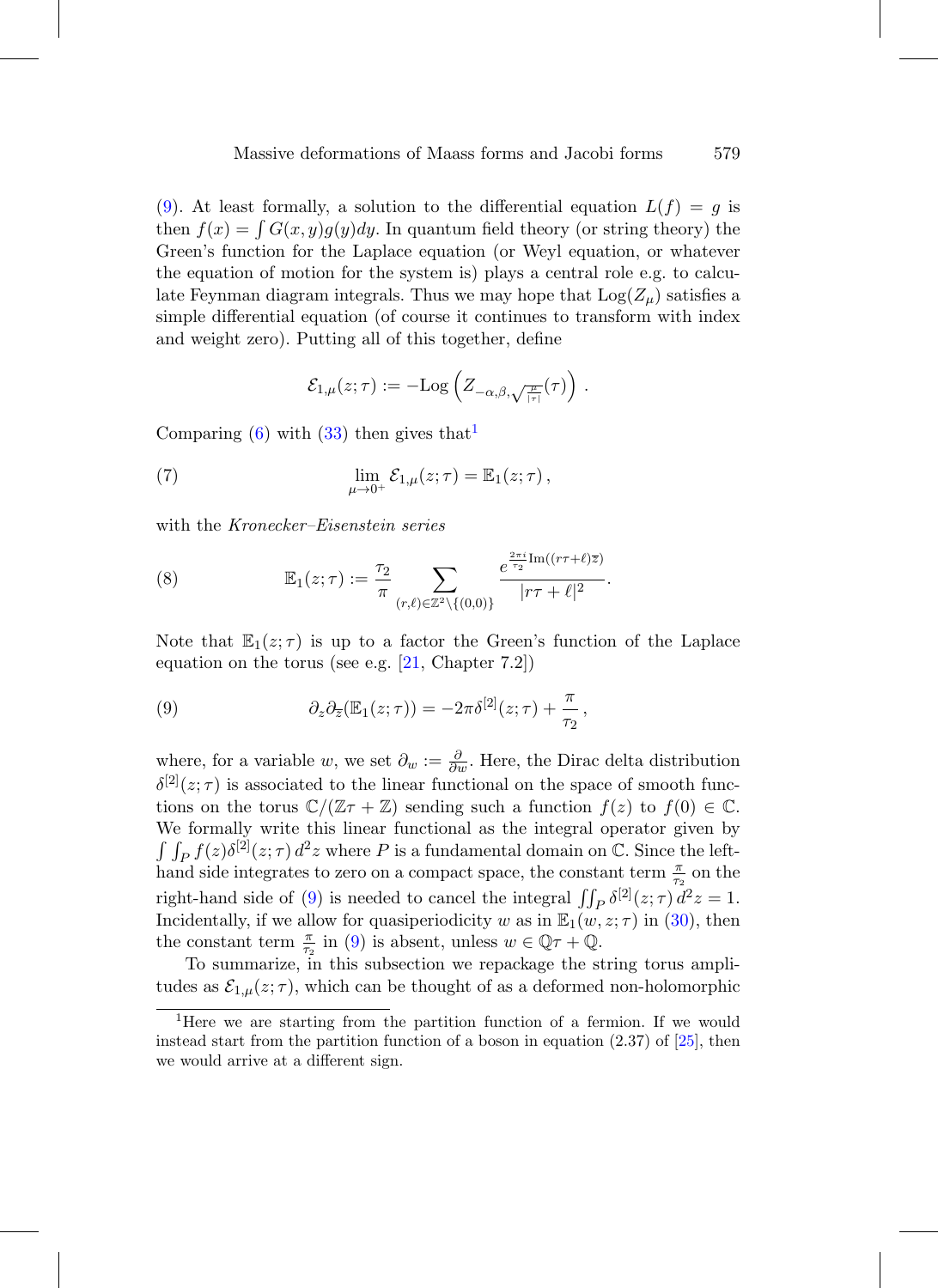Jacobi form of weight and index zero, and more precisely as a massive deformation of the torus Green's function of the Laplace equation. We identify in the next section what differential equation  $\mathcal{E}_{1,\mu}(z;\tau)$  satisfies.

Using  $(33)$  we rewrite  $(6)$  as

$$
\lim_{\mu\to 0^+} \mathcal{E}_{1,\mu}(z;\tau) = \mathbb{E}_1(z;\tau) = -2\log\left|\frac{\vartheta_1(z;\tau)}{\eta(\tau)}\right| + \frac{2\pi z_2^2}{\tau_2},
$$

where  $z = z_1 + iz_2$ . Since  $\vartheta_1(z;\tau)$  vanishes at the lattice points  $z \in \mathbb{Z}\tau + \mathbb{Z}$ , we see that  $\mathbb{E}_1$  has logarithmic singularities at lattice points. These logarithmic singularities are crucial in mathematical physics, when  $\mathbb{E}_1(z;\tau)$  is used as a Green's function: it is precisely what is required to obtain  $\delta^{[2]}$  in [\(9\)](#page-4-0) above; readers unfamiliar with this may want to consult the textbook Problem 2.1 in [\[21](#page-28-3)] with the solution in [\[11\]](#page-27-4).

### **3. Massive Jacobi forms**

#### **3.1. The definitions**

<span id="page-5-0"></span>We note that holomorphy is much more restrictive than modularity. To be more precise, it is easy to construct functions which are non-holomorphic but modular-invariant. For example letting  $q(z)$  be any smooth function on the sphere and  $J(\tau)$  the SL<sub>2</sub>(Z)-Hauptmodul, the composition  $q(J(\tau))$  is smooth, modular-invariant, and bounded at the cusps. Of course, the way to proceed is to replace the conditions like  $\partial_{\overline{\tau}} = 0$  by higher order differential equations invariant under the appropriate Lie group.

We first consider functions  $f_{\mu}(\tau)$  on  $\mathbb{H} \times \mathbb{R}^+$ . The group  $SL_2(\mathbb{R})$  acts on  $\mathbb H$  as usual and fixes  $\mathbb R^+$ . The *weight k hyperbolic Laplace operator* for  $SL_2(\mathbb{R})$  is defined as

(10) 
$$
\Delta_{\tau,k} := -\tau_2^2 \left( \partial_{\tau_1}^2 + \partial_{\tau_2}^2 \right) + ik\tau_2 (\partial_{\tau_1} + i\partial_{\tau_2}) = -4\tau_2^2 \partial_{\tau} \partial_{\overline{\tau}} + 2ik\tau_2 \partial_{\overline{\tau}}.
$$

We say that a function q has polynomial growth towards  $i\infty$  if

$$
g(\tau) = O\left(\tau_2^a\right) \quad \text{as } \tau_2 \to \infty
$$

for some  $a > 0$ . Decay towards the other cusps is defined similarly.

**Definition 1.** A massive Maass form of weight k is a smooth function  $f_{\mu}(\tau)$  on  $(\tau,\mu) \in \mathbb{H} \times \mathbb{R}^+$  that transforms like a modular form of weight k for some Fuchsian group, satisfies

<span id="page-5-1"></span>(11) 
$$
\Delta_{\tau,k}(f_{\mu})(\tau) = (g_2(\mu)\partial_{\mu}^2 + g_1(\mu)\partial_{\mu} + g_0(\mu)) f_{\mu}(\tau)
$$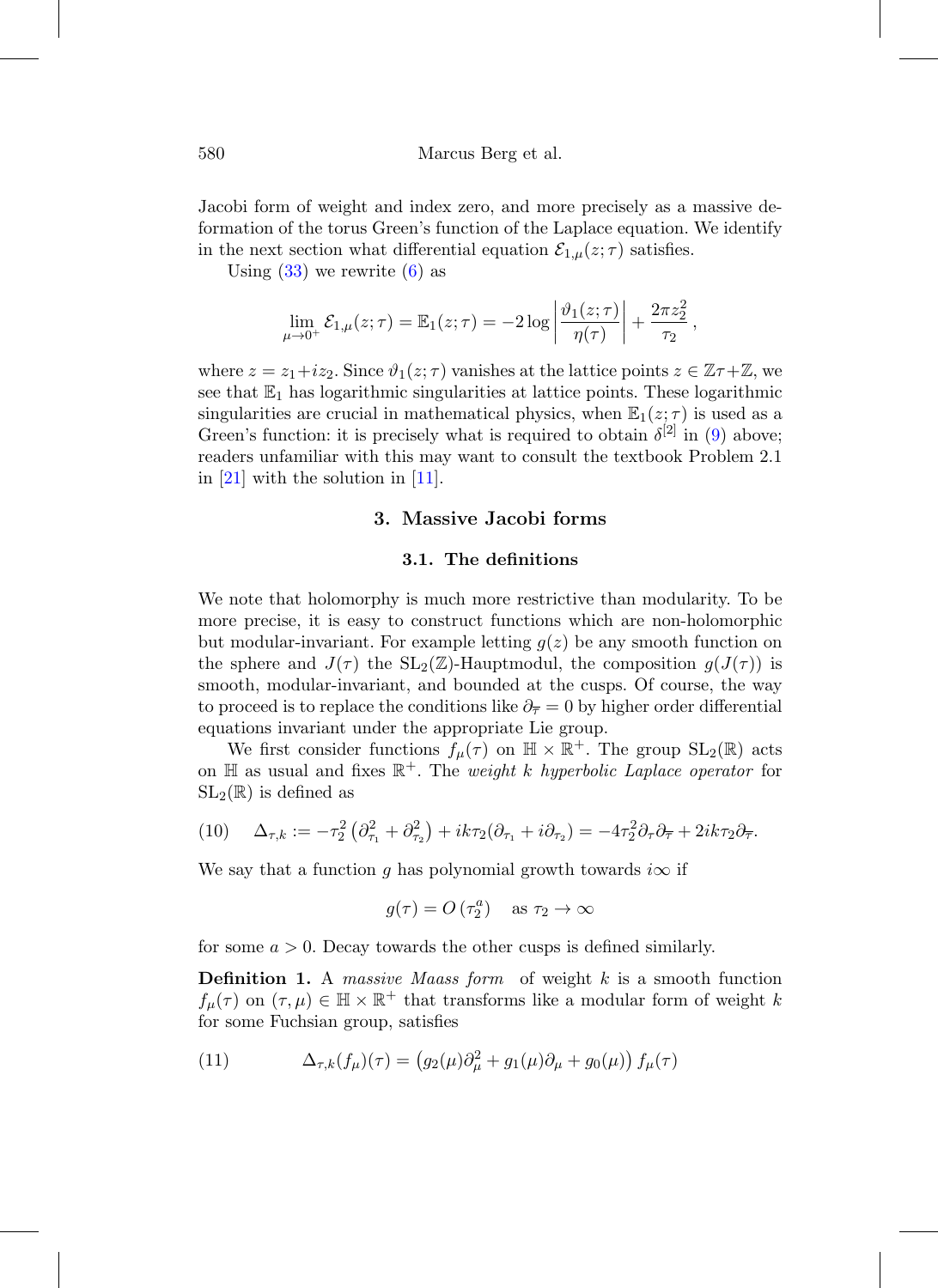for certain smooth functions  $g_j : \mathbb{R}^+ \to \mathbb{C}$ , and for each fixed  $\mu \in \mathbb{R}^+$ , has polynomial growth towards the cusps. If  $f_{\mu}$  is a massive Maass form, and  $f(\tau) := \lim_{\mu \to 0^+} f_{\mu}(\tau)$  exists for all  $\tau \in \mathbb{H}$ , then we say  $f_{\mu}$  is a massive deformation of f.

Any (holomorphic) modular form  $f(\tau)$  has massive deformations, e.g.  $f(\tau) + a\mu$  for  $a \in \mathbb{C}$ . In Theorem [3.6](#page-11-0) below, we give massive Maass forms  $\mathcal{E}_{s,\mu}(0;\tau)$  of weight zero which, for any  $s \in \mathbb{C}$  with  $\text{Re}(s) > 1$ , are massive deformations of the Kronecker–Eisenstein series  $\mathbb{E}_{s}(0;\tau)$  defined in [\(32\)](#page-24-1).

Note that adding  $\lambda f_\mu$  to the right-side of [\(11\)](#page-5-1) is unnecessary as it could be absorbed into  $g_0$ . Also, observe that we can remove the first order term  $g_1(\mu)\partial_\mu$  in [\(3.2\)](#page-8-0) by making the change of variable  $\mu = g(\nu)$ , provided that we find a solution to the auxiliary ordinary differential equation  $g_1(g(\nu))g'(\nu)$  –  $g_2(g(\nu))g''(\nu) = 0.$ 

If  $f_{\mu}(\tau)$  is a massive deformation of a Maass form  $f(\tau)$ , then for any smooth function  $g(\mu)$  on  $\mathbb{R}^+$  with  $\lim_{\mu\to 0^+} g(\mu) = 1$ ,  $g(\mu) f_{\mu}(\tau)$  is another massive deformation of  $f(\tau)$ , though with different  $g_i(\mu)$ . Thus if there is one massive deformation of a given Maass form, then there are many.

Next consider functions  $\phi_{\mu}(z;\tau)$  on  $\mathbb{C} \times \mathbb{H} \times \mathbb{R}^+$ . The Jacobi group  $\mathrm{SL}_2(\mathbb{R})\ltimes\mathbb{R}^2$  acts on  $\mathbb{C}\times\mathbb{H}$  as usual and fixes  $\mathbb{R}^+ .$  In particular, restricted to  $A = \begin{bmatrix} a \\ c \end{bmatrix}$ b  $\left( \begin{array}{c} b \\ d \end{array} \right)$ ,  $(\lambda, \mu)$ ]  $\in$  SL<sub>2</sub>( $\mathbb{Z})\ltimes\mathbb{Z}^2$ , the *weight k index m slash operator* is

$$
\phi|_{k,m} A(z;\tau) := (c\tau + d)^{-k} \exp\left(2\pi i m \left(-c\frac{(z + \lambda \tau + \mu)^2}{c\tau + d} + \lambda^2 \tau + 2\lambda z\right)\right)
$$

$$
\times \phi\left(\frac{z + \lambda \tau + \mu}{c\tau + d}; \frac{a\tau + b}{c\tau + d}\right).
$$

The Laplacian here is

$$
\Delta_{z,k,m} := 2\tau_2 \partial_z \partial_{\overline{z}} + 8\pi i \alpha \tau_2 m \partial_{\overline{z}} - 2\pi i m.
$$

The *Casimir operator* of order three is given by

$$
C_{k,m} := -4\tau_2 z_2 \left(\partial_z \partial_{\overline{z}}^2 + \partial_z^2 \partial_{\overline{z}}\right) - 4\tau_2^2 \left(\partial_{\overline{\tau}} \partial_z^2 + \partial_{\tau} \partial_{\overline{z}}^2\right) + 2ik\tau_2 \left(\partial_z \partial_{\overline{z}} + \partial_{\overline{z}}^2\right) + 4\pi im \left(8\tau_2^2 \partial_{\tau} \partial_{\overline{\tau}}^2 - 2z_2^2 \partial_{\overline{z}}^2 + 8\tau_2 z_2 \partial_{\tau} \partial_{\overline{z}} - 2i \left(2k - 1\right) \tau_2 \partial_{\overline{\tau}} + 2kiz_2 \partial_{\overline{z}}\right).
$$

This operator was introduced into the context of Maass–Jacobi forms in [\[20](#page-27-5)]. There are several definitions of those forms in the literature, one example is given in  $[6]$ .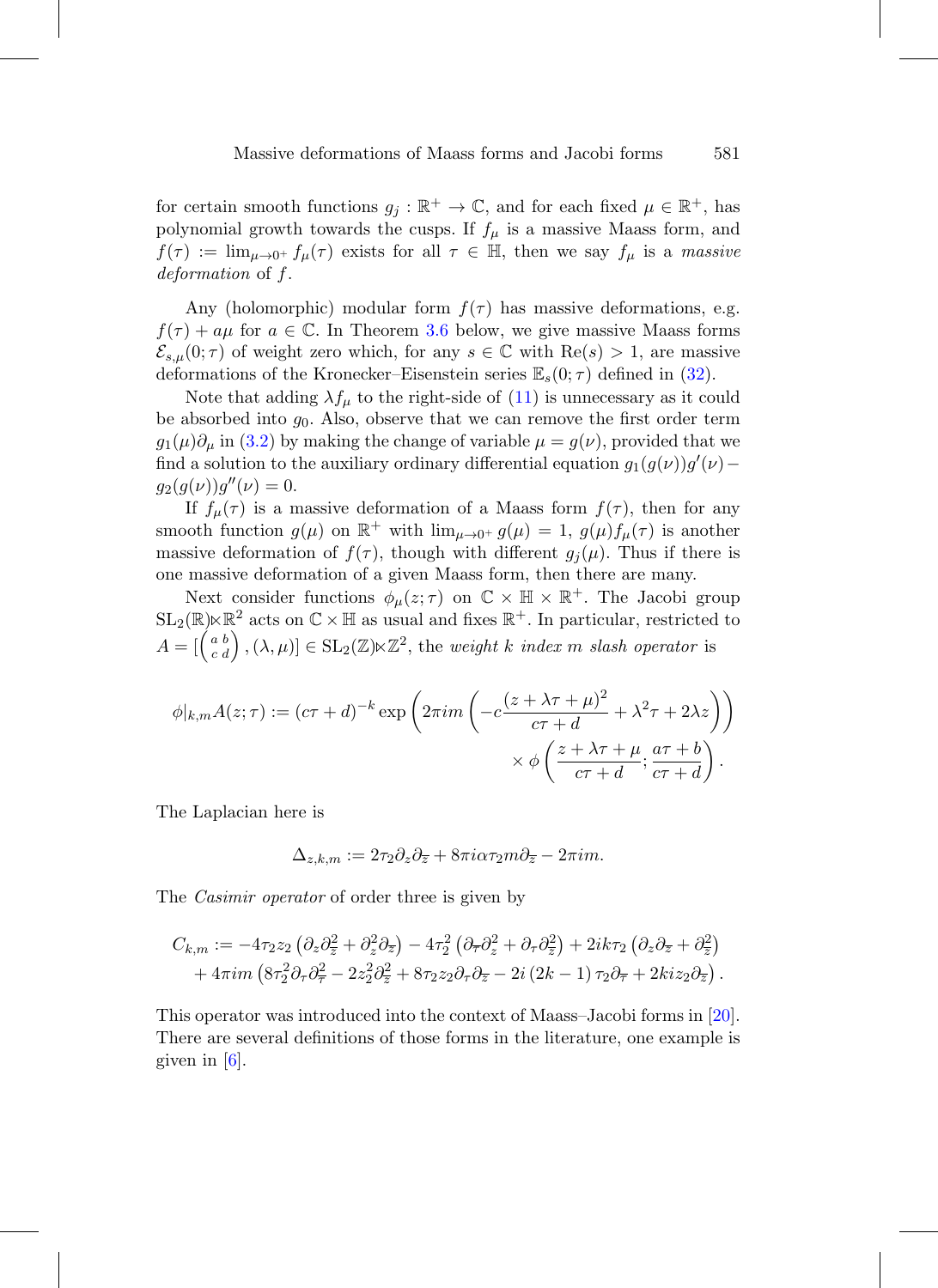<span id="page-7-3"></span>**Definition 2.** A massive Maass-Jacobi form is a smooth function  $\phi_{\mu}(z;\tau)$ on  $(z, \tau, \mu) \in \mathbb{C} \times \mathbb{H} \times \mathbb{R}^+$  that transforms like a Jacobi form of weight k and index m for some discrete subgroup of  $SL_2(\mathbb{R}) \ltimes \mathbb{R}^2$ , satisfies both

<span id="page-7-0"></span>(12) 
$$
C_{k,m}(\phi_{\mu})(z;\tau) = \lambda \phi_{\mu}(z;\tau),
$$

<span id="page-7-1"></span>(13) 
$$
\Delta_{z,k,m}(\phi_{\mu})(z;\tau) = - (G_2(\mu)\partial_{\mu}^2 + G_1(\mu)\partial_{\mu} + G_0(\mu)) \phi_{\mu}(z;\tau)
$$

for certain smooth functions  $G_0, G_1$ , and  $G_2 \in C^{\infty}(\mathbb{R}^+)$ , and has polynomial growth for each fixed z and  $\mu$ . (The minus sign on the right is to facilitate comparison with Section [5.](#page-17-0)) If  $\phi_{\mu}$  is a massive Maass–Jacobi form, and  $\phi(z;\tau) := \lim_{\mu \to 0^+} \phi_{\mu}(z;\tau)$  exists for all  $z \in \mathbb{C}$  and  $\tau \in \mathbb{H}$ , then we say that  $\phi_{\mu}$  is a massive deformation of  $\phi$ .

Note that a massive Maass–Jacobi form is, among other things, a oneparameter family of Maass–Jacobi forms. For example, we prove in Corollary [3.5](#page-11-1) that  $\mathcal{E}_{1,\mu}(z;\tau)$  is a massive Maass–Jacobi form of weight and index zero, for  $SL_2(\mathbb{Z})\times\mathbb{Z}^2$ , for which  $\lambda = G_1(\mu) = G_0(\mu) = 0$  is a possible choice. We generalize this example significantly in Theorem [3.4:](#page-9-0) e.g. in Corollary [3.5](#page-11-1) we give a massive deformation  $\mathcal{E}_{s,\mu}(z;\tau)$  of  $\mathbb{E}_{s}(z;\tau)$  for all  $s \in \mathbb{C}$  with  $\text{Re}(s) > 1$ .

<span id="page-7-2"></span>**Lemma 3.1.** Choose any smooth functions  $g, \varphi \in C^{\infty}(\mathbb{R}^+)$  such that both q and  $\varphi'$  never vanish and  $\varphi$  maps  $\mathbb{R}^+$  onto  $\mathbb{R}^+$ .

- (a) Suppose that  $f_{\mu}(\tau)$  is a massive Maass form of weight k, for some discrete subgroup G of  $SL_2(\mathbb{R})$ . Then  $F_{\mu}(\tau) := g(\mu) f_{\varphi(\mu)}(\tau)$  is also a massive Maass form of weight  $k$  for  $G$ .
- (b) Suppose that  $\phi_{\mu}(z;\tau)$  is a massive Maass-Jacobi form of weight k and index m, for some discrete subgroup  $\Gamma$  of  $SL_2(\mathbb{R})\ltimes \mathbb{R}^2$ . Then  $\Phi_\mu(z;\tau) :=$  $g(\mu)\phi_{\varphi(\mu)}(z;\tau)$  is also a massive Maass-Jacobi form of weight k and index  $m$  for Γ.

*Proof.* (a) Clearly  $F_{\mu}$  satisfies the same transformation law with respect to G as  $f_{\mu}$ , and also has the same limiting behavior towards the cusps. To see that  $(11)$  holds, with different functions  $g_0, g_1$ , and  $g_2$ , we directly compute

$$
\Delta_{\tau,k}(F_{\mu})(\tau) = \frac{g(\mu)}{\varphi'(\mu)^2} \Big(g_2(\varphi(\mu))\partial_{\mu}^2 + \Big(-\varphi^{''}(\mu)g_2(\varphi(\mu)) + g_1(\varphi(\mu))\varphi^{'}(\mu)\Big)\Big)\partial_{\mu} + g_0(\varphi(\mu))\varphi^{'}(\mu)^2.
$$

The proof of (b) is similar.

Lemma [3.1](#page-7-2) makes the following definitions natural.

 $\Box$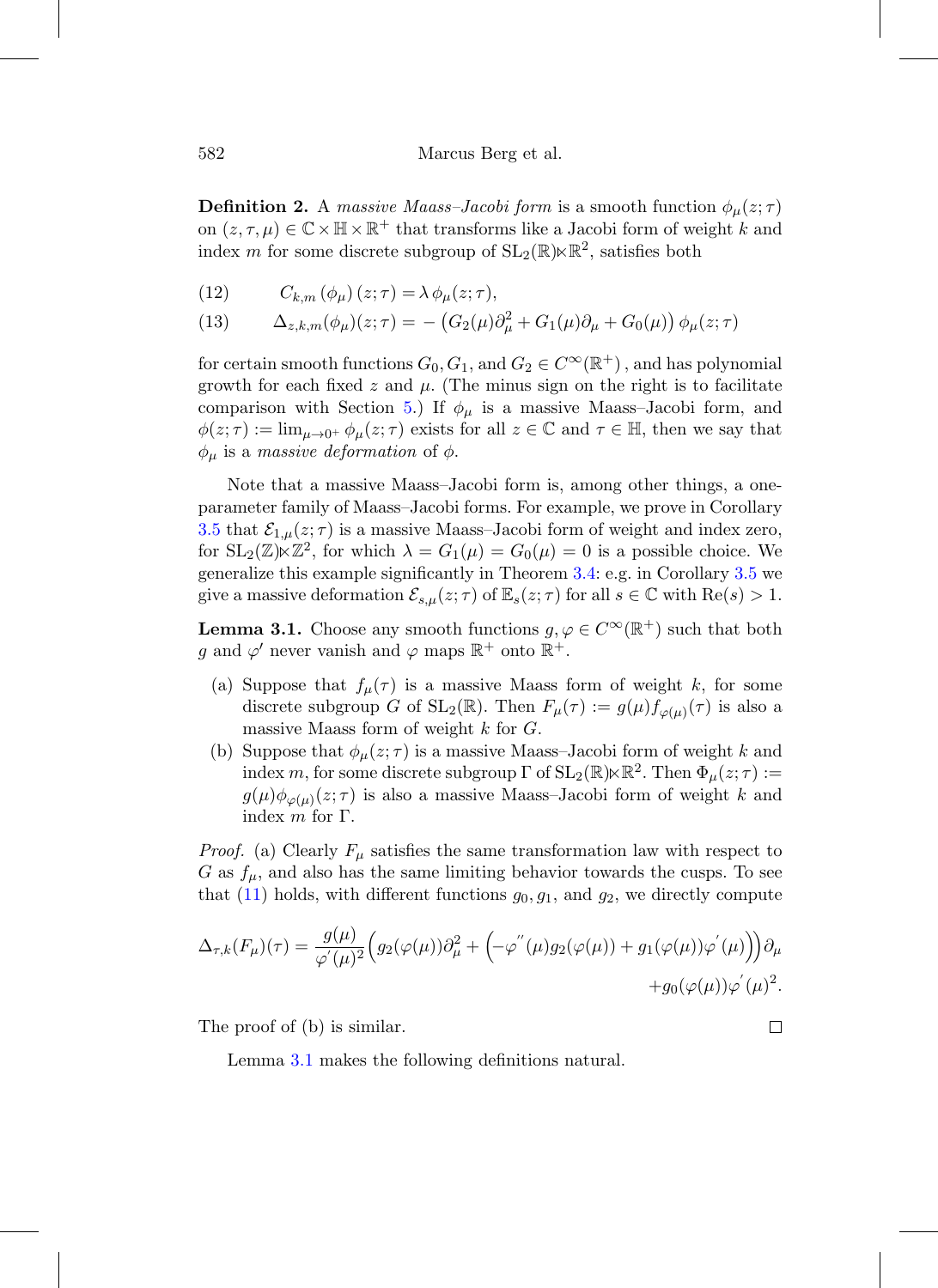<span id="page-8-3"></span>**Definition 3.** For functions  $g(\mu)$ ,  $\varphi(\mu)$ ,  $f_{\mu}(\tau)$ ,  $F_{\mu}(\tau)$ ,  $\phi_{\mu}(z;\tau)$ , and  $\Phi_{\mu}(z;\tau)$ as in Lemma [3.1,](#page-7-2) we call  $f_{\mu}(\tau)$  and  $F_{\mu}(\tau)$  equivalent as massive Maass forms, and  $\phi_{\mu}(z;\tau)$  and  $\Phi_{\mu}(z;\tau)$  equivalent as massive Maass-Jacobi forms.

It is easy to verify that the equivalences defined above indeed yield equivalence relations.

Note that the above objects are truly doubly periodic for  $\mu = 0$ . It is, however, also of interest to allow for quasiperiodicity, which appears as a parameter w in Section [4.3](#page-15-0) below. This can be relevant for vector-valued modular forms.

#### **3.2. Examples**

<span id="page-8-0"></span>We first note the well-known fact that the Kronecker–Eisenstein series  $\mathbb{E}_1(z;\tau)$  is a Maass-Jacobi form of weight and index zero, as we now review.

**Proposition 3.2.** For  $z \notin \mathbb{Z} + \mathbb{Z}$ , we have

$$
C_{0,0}\left(\mathbb{E}_1(z;\tau)\right)=0.
$$

*Proof.* Write  $C_{0,0} = C_{0,0;1} + C_{0,0;2}$  with

<span id="page-8-1"></span>
$$
(14) \quad C_{0,0;1} := -4\tau_2 z_2 \left(\partial_z \partial_{\overline{z}}^2 + \partial_z^2 \partial_{\overline{z}}\right), \qquad C_{0,0;2} := -4\tau_2^2 \left(\partial_{\overline{\tau}} \partial_z^2 + \partial_{\tau} \partial_{\overline{z}}^2\right).
$$

For Re(s) sufficiently large, the double sum representation of  $\mathbb{E}_s(z;\tau)$  in [\(32\)](#page-24-1) converges absolutely even after differentiation. We act on each summand, that we denote by  $\mathbb{E}_{s,r,\ell}(z;\tau)$ , to obtain that

$$
\tau_2 C_{0,0;1}(\mathbb{E}_{s,r,\ell})(z;\tau) = 8\pi^3 i z_2 |r\tau + \ell|^2 r \mathbb{E}_{s,r,\ell}(z;\tau),
$$
  

$$
\tau_2 C_{0,0;2}(\mathbb{E}_{s,r,\ell})(z;\tau) = -8\pi^3 i z_2 |r\tau + \ell|^2 r \mathbb{E}_{s,r,\ell}(z;\tau)
$$

so the contributions from the two pieces of  $C_{0,0}$  cancel termwise. The claim then follows via analytic continuation to  $s = 1$ . □

To determine the action of the operator  $C_{0,0}$  on the deformed  $\mathcal{E}_{1,\mu}(z;\tau)$ , it would be convenient to have a similar double sum representation as for  $\mathbb{E}_{s}(z;\tau)$  in [\(32\)](#page-24-1). For this purpose, recall the Bessel function defined in [\(4\)](#page-2-1). Note that  $K_{\nu}(x)$  obeys the differential equation

<span id="page-8-2"></span>(15) 
$$
x^2 f''(x) + x f'(x) - (x^2 + \nu^2) f(x).
$$

For  $\nu \in \mathbb{R}^+$ ,  $K_{\nu}$  has the asymptotic behavior  $K_{\nu}(x) \sim \sqrt{\frac{\pi}{2x}}e^{-x}$  as  $x \to \infty$ , and  $K_{\nu}(x) \sim \frac{1}{2} \Gamma(\nu) (\frac{x}{2})^{-\nu}$  as  $x \to 0^{+}$ .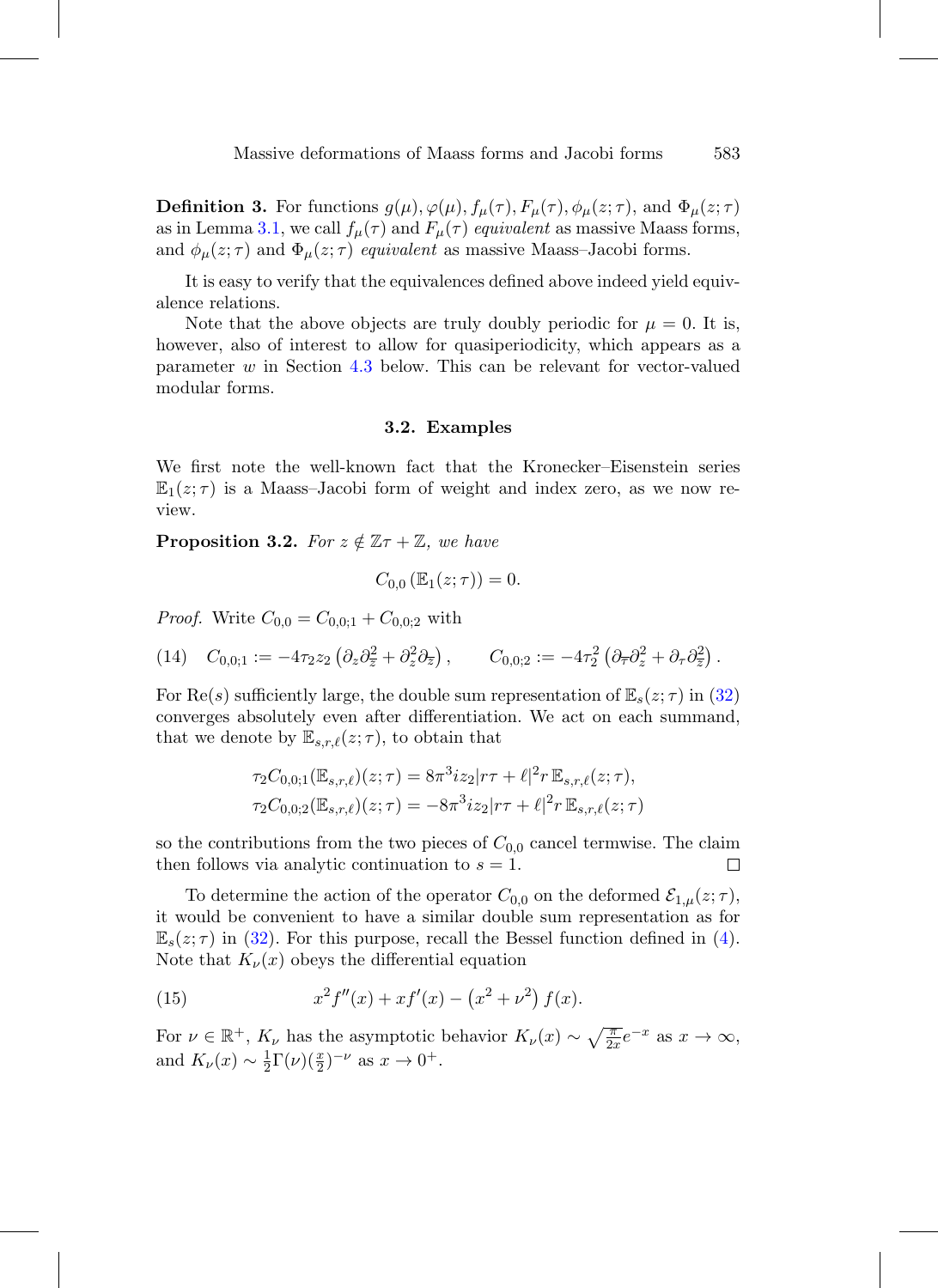<span id="page-9-1"></span>**Proposition 3.3.** We have

$$
\mathcal{E}_{1,\mu}(z;\tau) = 2\sqrt{\mu\tau_2} \sum_{(r,\ell)\in\mathbb{Z}^2\backslash\{(0,0)\}} \frac{K_1\left(2\pi\sqrt{\frac{\mu}{\tau_2}}|r\tau+\ell|\right)}{|r\tau+\ell|} e^{\frac{2\pi i}{\tau_2}\mathrm{Im}((r\tau+\ell)\overline{z})}.
$$

In particular  $\mathcal{E}_{1,0}(z;\tau) = \mathbb{E}_1(z;\tau)$ .

We defer the proof of Proposition [3.3](#page-9-1) to Section [4](#page-12-0) and rather first consider a generalization. Proposition [3.3](#page-9-1) suggests the following generalization. To state it, we let S denote the space of all functions  $h \in C^{\infty}(\mathbb{R}^+)$ , which are  $O(e^{-ax})$  as  $x \to \infty$ , for some  $a > 0$ , and  $O(x^{-b})$  as  $x \to 0$ , for some  $b > 0$ . For example,  $K_{\nu} \in \mathcal{S}$  for each  $\nu \in \mathbb{R}^+$ . Define

(16) 
$$
\mathcal{E}_{h,\mu,[a,b,c,d,L]}(z;\tau) = \frac{\mu^d}{\tau_2^c} \sum_{(r,\ell) \in \mathbb{Z}^2 \setminus \{(0,0)\}} |r\tau + \ell|^{2c} h\left(\frac{\mu^a}{\tau_2^b}|r\tau + \ell|^{2b}\right) e^{\frac{2\pi i}{\tau_2} L \text{Im}((r\tau + \ell)\overline{z})}.
$$

Then for any  $h \in \mathcal{S}$ ,  $a \in \mathbb{R}$ ,  $b \in \mathbb{R}^+$ , and  $L \in \mathbb{Z}$ , the double-sum in  $\mathcal{E}_{h,\mu,[a,b,c,d,L]}(z;\tau)$  converges absolutely to a smooth function in  $\mathbb{C}\times\mathbb{H}\times\mathbb{R}^+$ . By Lemma [3.1,](#page-7-2)  $\mathcal{E}_{h,\mu,[a,b,c,d,L]}(z;\tau)$  is a massive Maass–Jacobi form if and only if  $\mathcal{E}_{h,\mu,[1,b,c,0,L]}(z;\tau)$  is.

<span id="page-9-0"></span>**Theorem 3.4.** Choose any  $a \in \mathbb{R}^+$ ,  $b \in \mathbb{R}^+$ ,  $L \in \mathbb{Z}$ , and any smooth function  $h \in \mathcal{S}$  satisfying the differential equation

<span id="page-9-2"></span>(17) 
$$
x^{2} h''(x) + \gamma x h'(x) + \left(\kappa - \nu x^{\frac{1}{a}}\right) h(x) = 0
$$

for some constants  $\gamma, \kappa, \nu \in \mathbb{R}, \nu \neq 0$ . Then

$$
\mathcal{E}_{h,\mu,[a,b,L]}(z;\tau) := \mathcal{E}_{h,\mu,[1,a,b,0,L]}(z;\tau) \n= \sum_{(r,\ell) \in \mathbb{Z}^2 \setminus \{(0,0)\}} \frac{|r\tau + \ell|^{2b}}{\tau_2^b} h\left(\frac{\mu|r\tau + \ell|^{2a}}{\tau_2^a}\right) e^{\frac{2\pi i}{\tau_2} L \text{Im}((r\tau + \ell)\overline{z})}
$$

is a massive Maass–Jacobi form of weight and index zero.

*Proof.* First note that any  $\mathcal{E}_{h,\mu,[a,b,c,d,L]}(z;\tau)$  transforms like a Jacobi form of weight and of index zero. To verify the cusp condition in Definition [2,](#page-7-3) it suffices to consider  $\tau \to i\infty$  thanks to invariance under  $SL_2(\mathbb{Z})$ , and each term in (18) exponentially decays to 0 because  $h \in \mathcal{S}$ , except the  $r = 0$ terms, that have at most polynomial growth.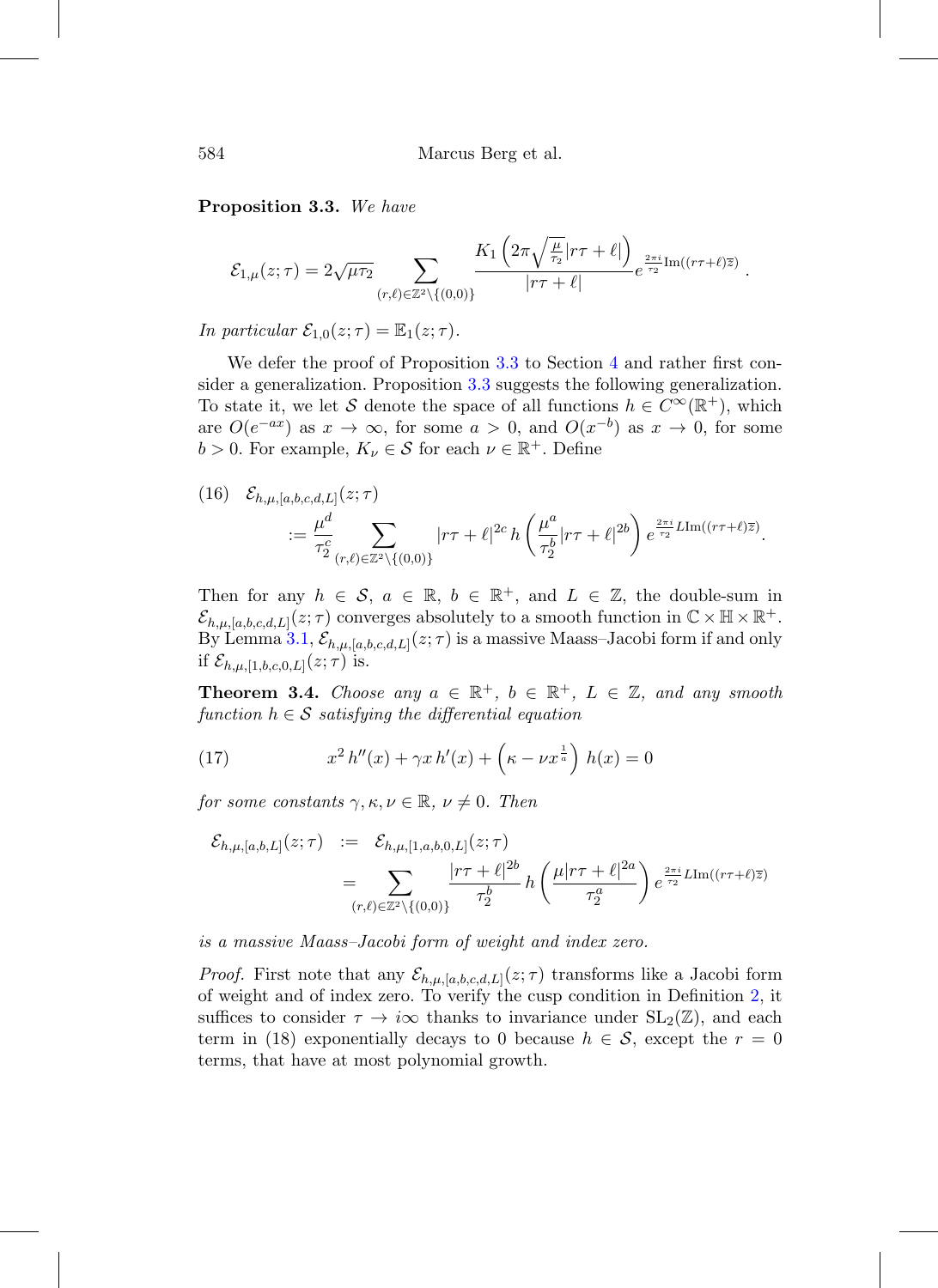Because h decays rapidly as  $x \to \infty$ , we can verify the partial differential equation [\(13\)](#page-7-1) term-by-term. Dropping the dependence on  $a, b, L$ , and h from the notation, we define

$$
f_{\mu,r,\ell}(\tau) := \frac{|r\tau + \ell|^{2b}}{\tau_2^b} h\left(\frac{\mu|r\tau + \ell|^{2a}}{\tau_2^a}\right)
$$

and keep  $E_{r,\ell,L}(z;\tau) := e^{\frac{2\pi i}{\tau_2}L\text{Im}((r\tau+\ell)\overline{z})}$  as a separate factor. We obtain, with  $C_{0,0;1}$  and  $C_{0,0;2}$  as defined in [\(14\)](#page-8-1)

$$
C_{0,0;1}(f_{\mu,r,\ell}E_{r,\ell,L})(z;\tau) = 8L^3\pi^3 i\alpha r|r\tau + \ell|^2 f_{\mu,r,\ell}(\tau)E_{r,\ell,L}(z;\tau),
$$
  
\n
$$
C_{0,0;2}(f_{\mu,r,\ell}E_{r,\ell,L})(z;\tau) = -4L^2\pi^2 ((r\tau + \ell)^2 \partial_\tau (f_{\mu,r,\ell})(\tau) + (r\overline{\tau} + \ell)^2 \partial_{\overline{\tau}} (f_{\mu,r,\ell}(\tau))) E_{r,\ell,L}(z;\tau) - 8\pi^3 r\alpha i L^3|r\tau + \ell|^2 f_{\mu,r,\ell}(\tau)E_{r,\ell,L}(z;\tau).
$$

Since  $((r\tau + \ell)^2 \partial_{\tau} + (r\overline{\tau} + \ell)^2 \partial_{\overline{\tau}}) F(\frac{|r\tau + \ell|^2}{\tau_2})$  vanishes for any smooth function F, we have that  $C_{0,0;2}(f_{\mu,r,\ell}E_{r,\ell,L}) = -C_{0,0;1}(f_{\mu,r,\ell}E_{r,\ell,L})$ . Hence [\(12\)](#page-7-0) holds.

Turning to [\(13\)](#page-7-1), we obtain that

$$
\Delta_{z,0,0} \left( f_{\mu,r,\ell} E_{r,\ell,L} \right) (z;\tau) = -2\pi^2 L^2 \mu^{-\frac{b+1}{a}} X_{\mu}(\tau)^{\frac{b+1}{a}} h(X_{\mu}(\tau)) E_{r,\ell,L}(z;\tau),
$$

where  $X_{\mu}(\tau) := \frac{\mu |r\tau + \ell|^{2a}}{\tau_{\alpha}^{a}}$  $\frac{\tau_1 + \mu_1 - \tau_2}{\tau_2}$ . We also compute, for any functions  $G_j(\mu)$  as above,

$$
(G_2(\mu)\partial_{\mu}^2 + G_1(\mu)\partial_{\mu} + G_0(\mu)) f_{\mu,r,\ell}(\tau)
$$
  
=  $G_2(\mu)\mu^{-2-\frac{b}{a}}X_{\mu}(\tau)^{\frac{b}{a}+2}h''(X_{\mu}(\tau)) + G_1(\mu)\mu^{-1-\frac{b}{a}}X_{\mu}(\tau)^{\frac{b}{a}+1}h'(X_{\mu}(\tau))$   
+  $G_0(\mu)\mu^{-\frac{b}{a}}X_{\mu}(\tau)^{\frac{b}{a}}h(X_{\mu}(\tau)).$ 

Choosing  $G_0(\mu) := L^2 \frac{2\pi^2 \kappa}{\nu} \mu^{-\frac{1}{a}}, G_1(\mu) := L^2 \frac{2\pi^2 \gamma}{\nu} \mu^{1-\frac{1}{a}}, G_2(\mu) := L^2 \frac{2\pi^2}{\nu} \mu^{2-\frac{1}{a}}$ and using  $(17)$ , we obtain that  $(13)$  holds termwise.

Remark. We see from the proof of Theorem [3.4](#page-9-0) that the parameters  $\gamma, \kappa, \nu \in$  $\mathbb{R}, \nu \neq 0$  in [\(17\)](#page-9-2) can be used to "tune" the ordinary differential equation (17). This means that if applications demand a certain partial differential operator in  $\mu$  in [\(13\)](#page-7-1), i.e., certain functions  $G_0(\mu)$ ,  $G_1(\mu)$ , and  $G_2(\mu)$ , the ordinary differential equation [\(17\)](#page-9-2) adjusts accordingly. An explicit example is given in Section [25.](#page-18-0) By the change of variables  $x \mapsto (\frac{w}{2b\sqrt{\nu}})^{2b}$  and  $h \mapsto x^{\frac{1-\gamma}{2}}H$ , the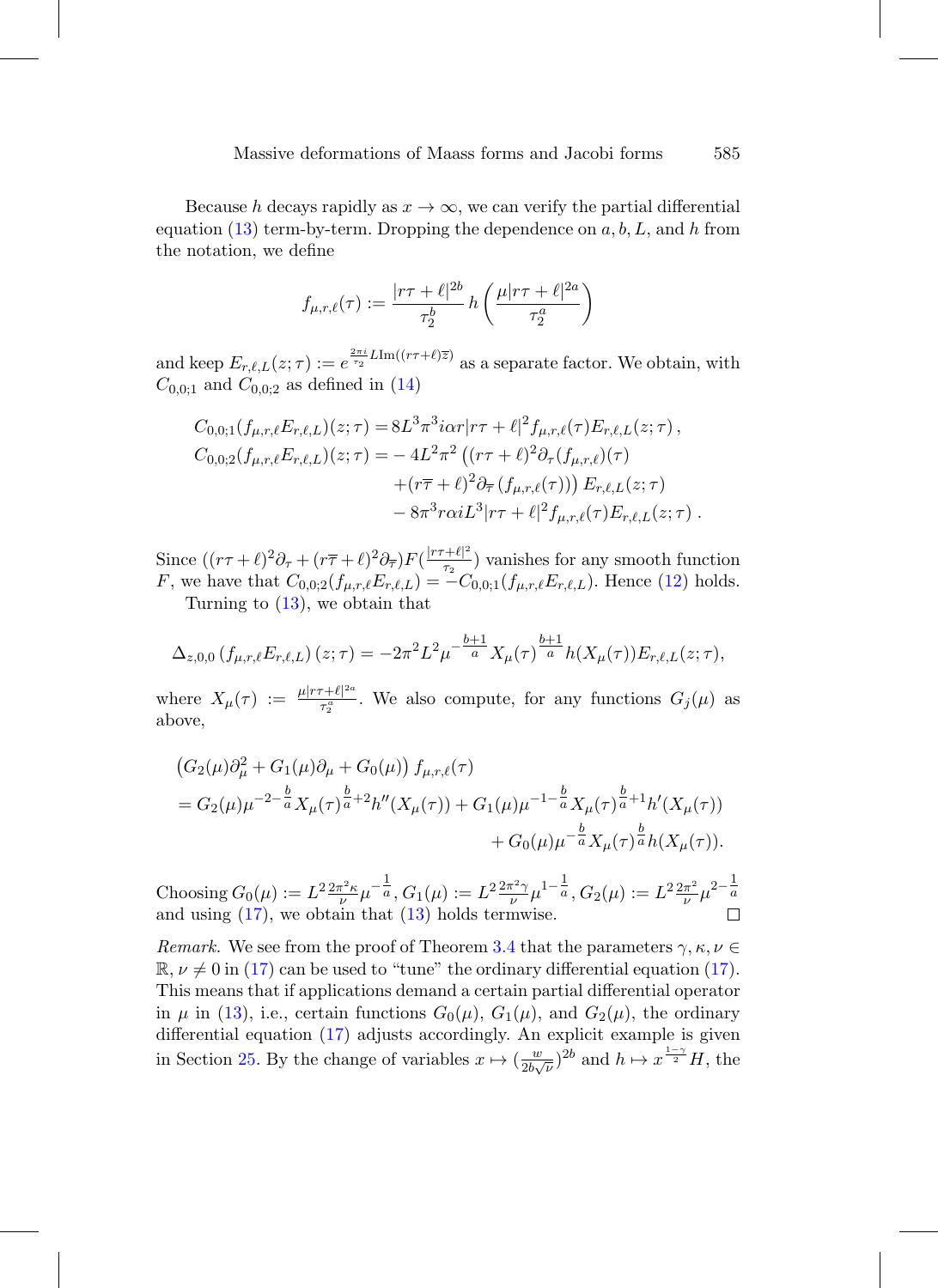#### 586 Marcus Berg et al.

differential equation [\(17\)](#page-9-2) for  $h(x)$  transforms to the Bessel equation [\(15\)](#page-8-2) for H with  $\nu^2 = b^2((\gamma - 1)^2 - 4\kappa)$ . However, this change of variables may not be admissible in certain applications, for example it generically changes the massless limit, so we treat  $(17)$  as a generalization of  $(15)$ . If one elects to extend Definition [3](#page-8-3) to allow further powers of  $\partial_{\mu}$  on the right-side of [\(13\)](#page-7-1), then Theorem [3.4](#page-9-0) is extended to include families for which the corresponding [\(17\)](#page-9-2) is not a Bessel-type equation. For example, if  $g_3(\mu)\partial_\mu^3$  is included in [\(13\)](#page-7-1), then the proof of Theorem [3.4](#page-9-0) yields massive Maass–Jacobi forms for certain functions  $h(x)$  satisfying

$$
x^{3}h'''(x) + \varrho x^{2} h''(x) + \gamma x h'(x) + \left(\kappa - \nu x^{\frac{1}{a}}\right) h(x) = 0
$$

for  $\varrho, \gamma, \kappa, \nu \in \mathbb{R}$ .

From Theorem [3.4,](#page-9-0) it is natural to generalize Proposition [3.3](#page-9-1) as in the following corollary. For this, we set

$$
\mathcal{E}_{s,\mu}(z;\tau) := 2\sum_{(r,\ell)\in\mathbb{Z}^2\backslash\{(0,0)\}}\left(\frac{\sqrt{\mu\tau_2}}{|r\tau+\ell|}\right)^s\,K_s\left(2\pi\sqrt{\frac{\mu}{\tau_2}}|r\tau+\ell|\right)e^{2\pi i(r\beta-\ell\alpha)}.
$$

<span id="page-11-1"></span>**Corollary 3.5.** For any  $s \in \mathbb{C}$  with  $\text{Re}(s) > 0$ , the function  $\mathcal{E}_{s,\mu}(z;\tau)$  is a massive Maass-Jacobi form for  $SL_2(\mathbb{Z}) \ltimes \mathbb{Z}^2$ , of weight and index zero. For  $\mu \to 0^+$  we have  $\mathcal{E}_{s,\mu}(z;\tau) \to \mathbb{E}_s(z;\tau)$ .

*Proof.* We find that  $\mathcal{E}_{s,\mu}(z;\tau) = 2 \mathcal{E}_{2K_s(2\pi x),\mu,[\frac{1}{2},\frac{1}{2},\frac{-s}{2},\frac{s}{2},1]}(z;\tau)$ , and therefore, by Theorem [3.4,](#page-9-0)  $\mathcal{E}_{s,\mu}(z;\tau)$  is a massive Maass–Jacobi form for  $SL_2(\mathbb{Z})\ltimes\mathbb{Z}^2$ , of weight and index zero. Taking the limit as  $\mu \to 0^+$  and comparing with (32) below, we obtain  $\mathbb{E}_s(z;\tau)$  as desired. [\(32\)](#page-24-1) below, we obtain  $\mathbb{E}_{s}(z;\tau)$  as desired.

It is interesting that we get massive deformations for  $\mathbb{E}_s$ , even though  $\Delta_{z,0,0}(\mathbb{E}_s)$  is proportional to  $\mathbb{E}_{s-1}$ , and not to  $\mathbb{E}_s$  (see [\(36\)](#page-25-0)). What makes this possible are the  $G_i(\mu)$  in [\(13\)](#page-7-1).

<span id="page-11-0"></span>**Theorem 3.6.** For any  $h \in \mathcal{S}$ , and any  $a, c, d \in \mathbb{R}$  and  $b \in \mathbb{R}^+$ , with  $a \neq 0$ , the function  $\mathcal{E}_{h,\mu[a,b,c,d,0]}(0;\tau)$  is a massive Maass form of weight zero for  $SL_2(\mathbb{Z})$ .

*Proof.* Theorem [3.4](#page-9-0) yields that each  $\mathcal{E}_{h,\mu,[a,b,c,d,L]}(0;\tau)$  transforms like a weight zero modular form for  $SL_2(\mathbb{Z})$  and satisfies the cusp condition, so all that remains is to verify [\(11\)](#page-5-1). By Lemma [3.1,](#page-7-2) it suffices to take  $a = 1$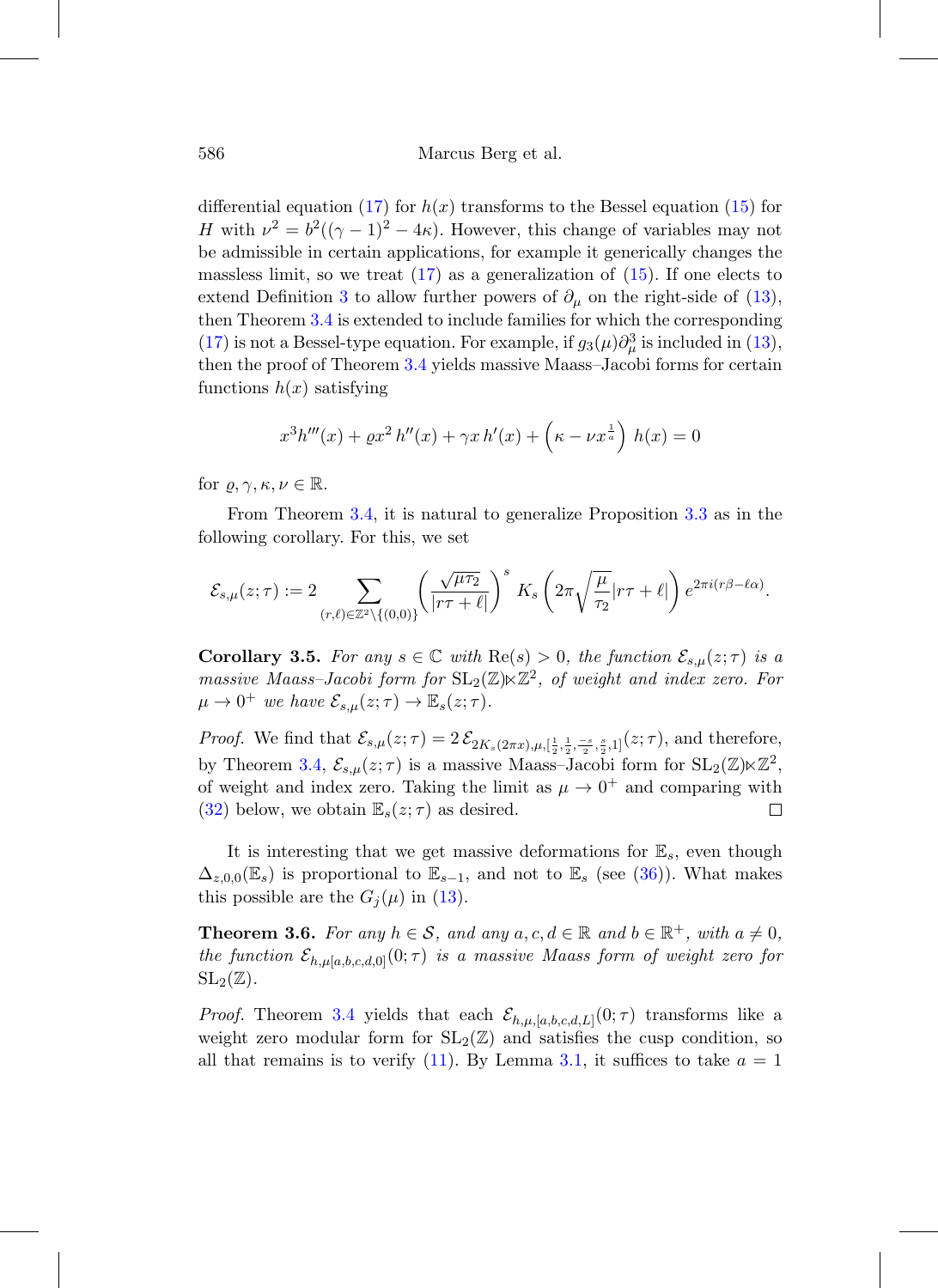and  $d = 0$ . Writing  $f_{\mu,r,\ell}(\tau) := \frac{|r\tau+\ell|^{2c}}{\tau_s^c}$  $\frac{+\ell|^{2c}}{\tau_2^c}h(\frac{\mu|r\tau+\ell|^{2b}}{\tau_2^b}$  $\frac{\tau_1^{\mu} \tau_2^{\mu}}{\tau_2^{\mu}}$ , we compute

$$
\Delta_{\tau,0} (f_{\mu,r,\ell})(\tau) = -b^2 \mu^2 \frac{|\tau \tau + \ell|^{4b+2c}}{\tau_2^{2b+c}} h''(X_\mu(\tau)) \n- (b^2 + 2bc + b) \mu \frac{|\tau \tau + \ell|^{2b+2c}}{\tau_2^{b+c}} h'(X_\mu(\tau)) - (c^2 + c) \frac{|\tau \tau + \ell|^{2c}}{\tau_2^{c}} h(X_\mu(\tau))
$$

with  $X_{\mu}(\tau) := \frac{\mu}{\tau_2^b} |r\tau + \ell|^{2b}$ . Note that this can also be written as

$$
\Delta_{\tau,0} (f_{\mu,r,\ell}) (\tau) = -\mu^{-\frac{c}{b}} X_{\mu}(\tau)^{\frac{c}{b}} (b^2 X_{\mu}(\tau)^2 h'' (X_{\mu}(\tau)) +b(b+2c+1)X_{\mu}(\tau)h' (X_{\mu}(\tau)) + c(c+1)h (X_{\mu}(\tau))) .
$$

Similarly to the proof of Theorem [3.4,](#page-9-0) we use this explicit expression for  $\Delta_{\tau,0}$   $(f_{\mu,r,\ell})$  ( $\tau$ ) to obtain that [\(11\)](#page-5-1) is satsified with  $g_2(\mu) := -b^2\mu^2$ ,  $g_1(\mu) :=$  $-(b^2+2bc+b)\,\mu$ , and  $g_0(\mu) := -c^2 - c$ ; note that there is no condition on h in this case.

The examples of massive Maass forms in Theorem [3.6](#page-11-0) are often deformations of Maass forms. For example, if  $h(x)=2K_s(2\pi x)$  for  $s \in \mathbb{C}$  with  $\text{Re}(s) > 1$ , then  $\mathcal{E}_s(0; \tau) = \mathcal{E}_{h,\mu, [\frac{1}{2}, \frac{1}{2}, \frac{-s}{2}, \frac{s}{2}, 0]}(0; \tau)$  is a massive deformation of  $\mathbb{E}_s(0;\tau)$ , as in Corollary [3.5.](#page-11-1)

## <span id="page-12-0"></span>**4. Fourier coefficients of**  $\mathcal{E}_{1,\mu}(z;\tau)$  **and the proof of Proposition [3.3](#page-9-1)**

#### **4.1. Proof of Proposition [3.3](#page-9-1)**

We are now ready to compute the Fourier expansion of  $\mathcal{E}_{1,\mu}(z;\tau)$ . Note that in the massless case  $\mu = 0$ , calculating the Fourier expansion of  $\mathcal{E}_{1,\mu}(z;\tau)$ is equivalent to proving Kronecker's second limit formula, as expressed in Appendix A; in physics, this is the Fourier expansion of the Green's function of the Laplace equation on the torus, see Problem 7.3 in [\[21](#page-28-3)].

**Proof of Proposition [3.3](#page-9-1)**. Taking the logarithm of equation [\(3\)](#page-2-0) and recalling that  $\mathcal{E}_{1,\mu}(z;\tau)$  is defined with  $-\alpha$  gives

$$
\mathcal{E}_{1,\mu}(z;\tau) = 8\pi c_{\alpha,\mu}\tau_2 + \sum_{n\in\mathbb{Z}} \sum_{\pm} \text{Log}\left(1 - e^{-2\pi\tau_2\sqrt{\frac{\mu}{\tau_2} + (n\pm\alpha)^2} + 2\pi i(n\pm\alpha)\tau_1 \mp 2\pi i\beta}\right).
$$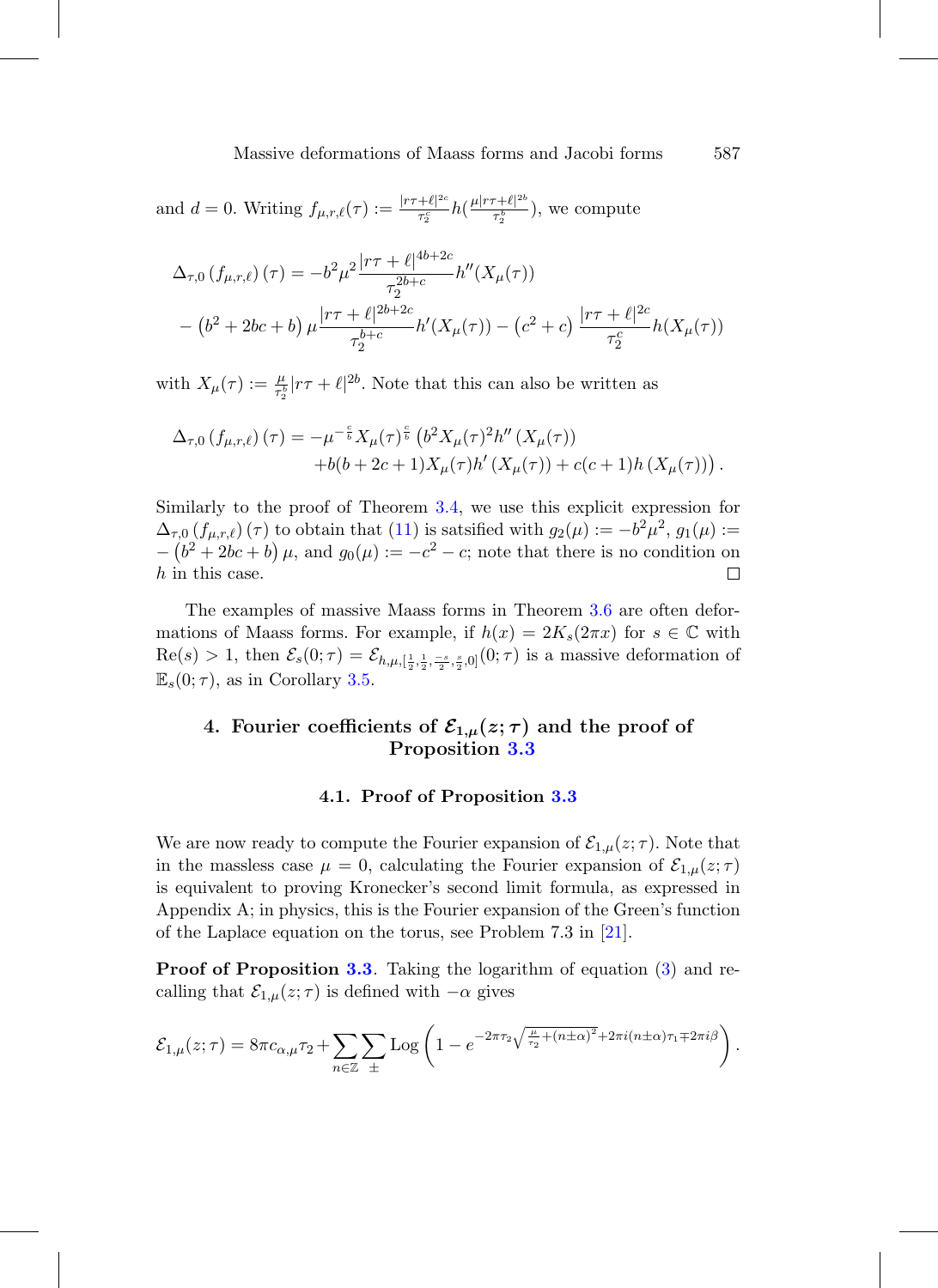Using Poisson summation, the  $(\ell, r)$ -th  $(\ell, r \in \mathbb{Z})$  Fourier coefficient of the second term equals

<span id="page-13-0"></span>
$$
\int_0^1 \int_0^1 e^{-2\pi i (\ell\alpha - r\beta)} \sum_{n \in \mathbb{Z}} \sum_{\pm} \text{Log}\left(1 - e^{-2\pi \tau_2 \sqrt{\frac{\mu}{\tau_2} + (n \pm \alpha)^2} + 2\pi i (n \pm \alpha)\tau_1 \mp 2\pi i \beta}\right) d\alpha d\beta
$$
\n(18)\n
$$
= \sum_{n \in \mathbb{Z}, j \ge 1, \pm} \frac{1}{j} \int_0^1 e^{2\pi i (-\ell\alpha + (n \pm \alpha)j\tau_1) - 2\pi j\tau_2 \sqrt{\frac{\mu}{\tau_2} + (n \pm \alpha)^2}} d\alpha \int_0^1 e^{2\pi i (-r \mp j)\beta} d\beta,
$$

inserting the series expansion of the logarithm. The integral on  $\beta$  now vanishes unless  $j = \mp r$  in which case it equals 1. Since  $j \geq 1$  we have no solution if  $r = 0$ . We thus assume for the remaining calculation that  $r \neq 0$ . We obtain that  $\mp = \text{sgn}(r)$  and  $j = |r|$ , thus [\(18\)](#page-13-0) equals

<span id="page-13-1"></span>(19) 
$$
\frac{1}{|r|} \sum_{n \in \mathbb{Z}} \int_0^1 e^{2\pi i \left(-\ell \alpha + (n - \text{sgn}(r)\alpha)|r|\tau_1\right) - 2\pi |r|\tau_2 \sqrt{\frac{\mu}{\tau_2} + (n - \text{sgn}(r)\alpha)^2}} d\alpha.
$$

Noting that  $e^{-2\pi i \ell \alpha}$  is invariant under  $\alpha \mapsto \alpha + \text{sgn}(r)n$ , [\(19\)](#page-13-1) becomes

(20) 
$$
\frac{1}{|r|} \int_{\mathbb{R}} e^{-2\pi i (\ell + r\tau_1)\alpha - 2\pi |r|\tau_2 \sqrt{\frac{\mu}{\tau_2} + \alpha^2}} d\alpha.
$$

We next use (26) on page 16 of [\[2](#page-26-2)], which states that for  $A, B \in \mathbb{C}$  with  $\text{Re}(A), \text{Re}(B) > 0$ 

<span id="page-13-2"></span>
$$
\int_0^{\infty} e^{-B\sqrt{x^2 + A^2}} \cos(xy) dx = \frac{AB}{\sqrt{y^2 + B^2}} K_1 \left( A\sqrt{y^2 + B^2} \right).
$$

Thus [\(20\)](#page-13-2) becomes

$$
2\sqrt{\mu\tau_2}\frac{1}{|r\tau+\ell|}K_1\left(2\pi\sqrt{\frac{\mu}{\tau_2}}|r\tau+\ell|\right).
$$

This yields

$$
\mathcal{E}_{1,\mu}(z;\tau) = 8\pi c_{\alpha,\mu}\tau_2 + 2\sqrt{\mu_2\tau_2} \sum_{\substack{r \in \mathbb{Z}\setminus\{0\} \\ \ell \in \mathbb{Z}}} \frac{K_1\left(2\pi\sqrt{\frac{\mu}{\tau_2}}|r\tau + \ell|\right)}{|r\tau + \ell|} e^{2\pi i (r\beta - \ell\alpha)}.
$$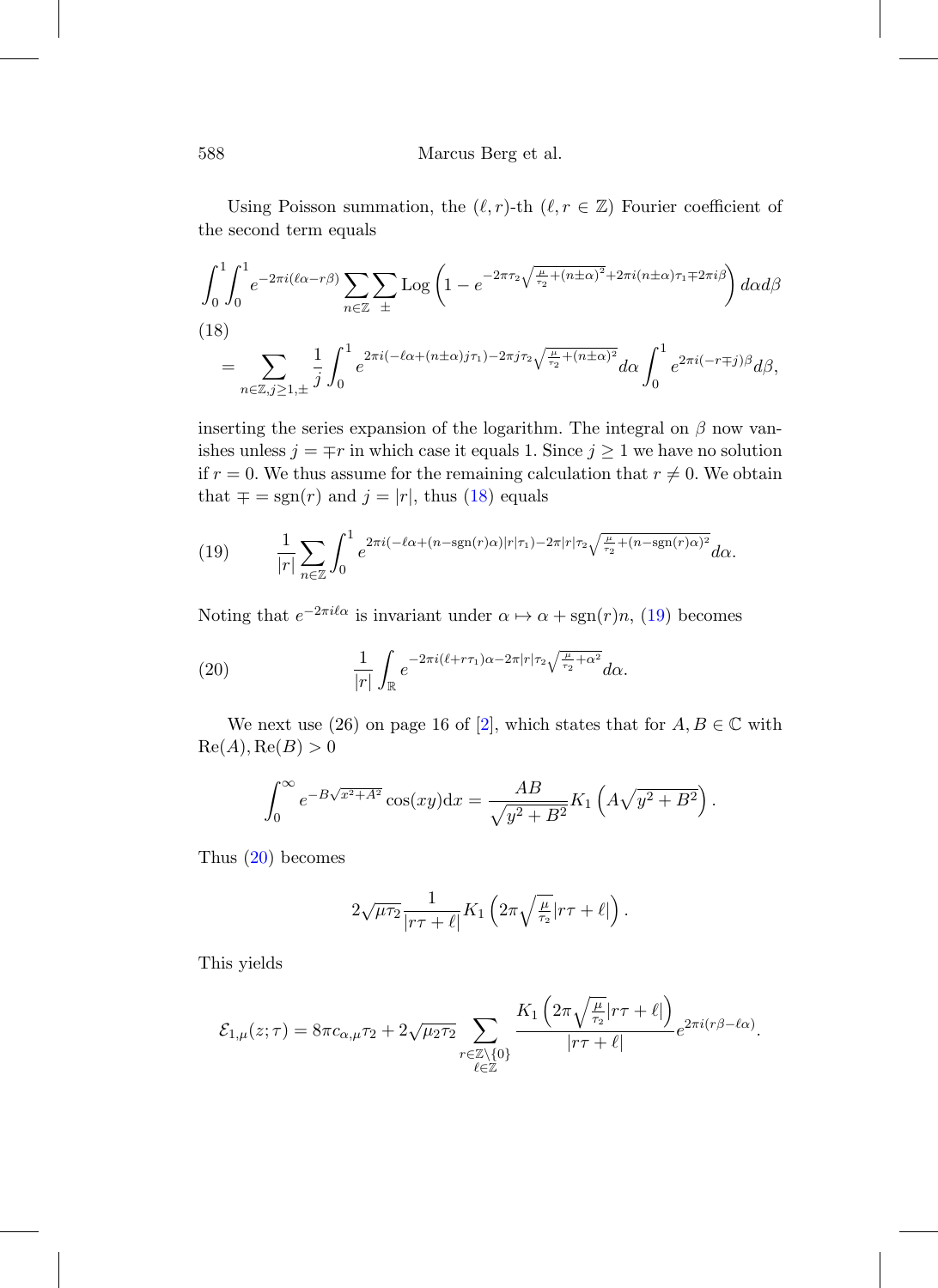Plugging in the definition of  $c_{\alpha,\mu}$  then gives the claimed Fourier expansion. The  $c_{\alpha,\mu}$  term furnishes the  $r = 0$  terms that exhibit the expected polynomial growth towards the cusp  $i\infty$ .

<span id="page-14-1"></span>The limit in Proposition [3.3](#page-9-1) is clear using that  $\lim_{x\to 0} xK_1(x) = 1$ .  $\Box$ 

#### **4.2. The Mellin transform**

The Mellin transform of Jacobi-form-like objects (or, vector-valued modular forms) is interesting to consider since it can produce the corresponding Dirichlet series, or automorphic L-functions. Let us briefly review this, and then apply it to our massive Jacobi forms. The Mellin transform (see 2.5.1 of  $[18]$  $[18]$ ) of a locally integrable function f is a Laplace-like transform

$$
\mathcal{M}(f)(s) := \int_0^\infty f(x) x^{s-1} dx
$$

that is analytic in some strip  $a < \text{Re}(s) < b$ , with its inverse (see 2.5.2 of [\[18\]](#page-27-2)) obtained by integration along a vertical line shifted by any constant c in the strip  $a < c < b$ ,

$$
f(x) = \frac{1}{2\pi i} \int_{c-i\infty}^{c+i\infty} \mathcal{M}(f)(s) x^{-s} ds.
$$

Let us consider the Mellin transform of  $\mathcal{E}_{1,\mu}(z;\tau)$  with respect to  $\mu$  and call the Mellin-dual variable s. We have

<span id="page-14-0"></span>**Proposition 4.1.** For  $s \in \mathbb{C}$  with  $Re(s) > 0$ , the Mellin transform of  $\mu \mapsto$  $\mathcal{E}_{1,\mu}(z;\tau)$  equals

$$
\mathcal{M}\left(\mathcal{E}_{1,.}(z;\tau)\right)(s) = \frac{\Gamma(s)}{\pi^s} \mathbb{E}_{s+1}(0,z;\tau).
$$

*Proof.* Plugging in Proposition [3.3](#page-9-1) gives that the Mellin transform of  $\mu \mapsto$  $\mathcal{E}_{1,\mu}(z;\tau)$  is

$$
\int_0^\infty \mathcal{E}_{1,\mu}(z;\tau)\mu^{s-1}d\mu = \int_0^\infty 2\sqrt{\mu\tau_2} \sum_{(r,\ell)\in\mathbb{Z}^2\backslash\{(0,0)\}} \frac{K_1\left(2\pi\sqrt{\frac{\mu}{\tau_2}}|r\tau+\ell|\right)}{|r\tau+\ell|} e^{2\pi i (r\beta-\ell\alpha)}\mu^{s-1}d\mu.
$$

Since the sum converges absolutely for  $\mu > 0$  (10.25.3 of [\[18\]](#page-27-2) gives the exponential decay  $K_1(x) \sim \sqrt{\frac{\pi}{2x}}e^{-x}$  for  $x \to \infty$ ), we may interchange summation and integration. We now compute, making the change of variables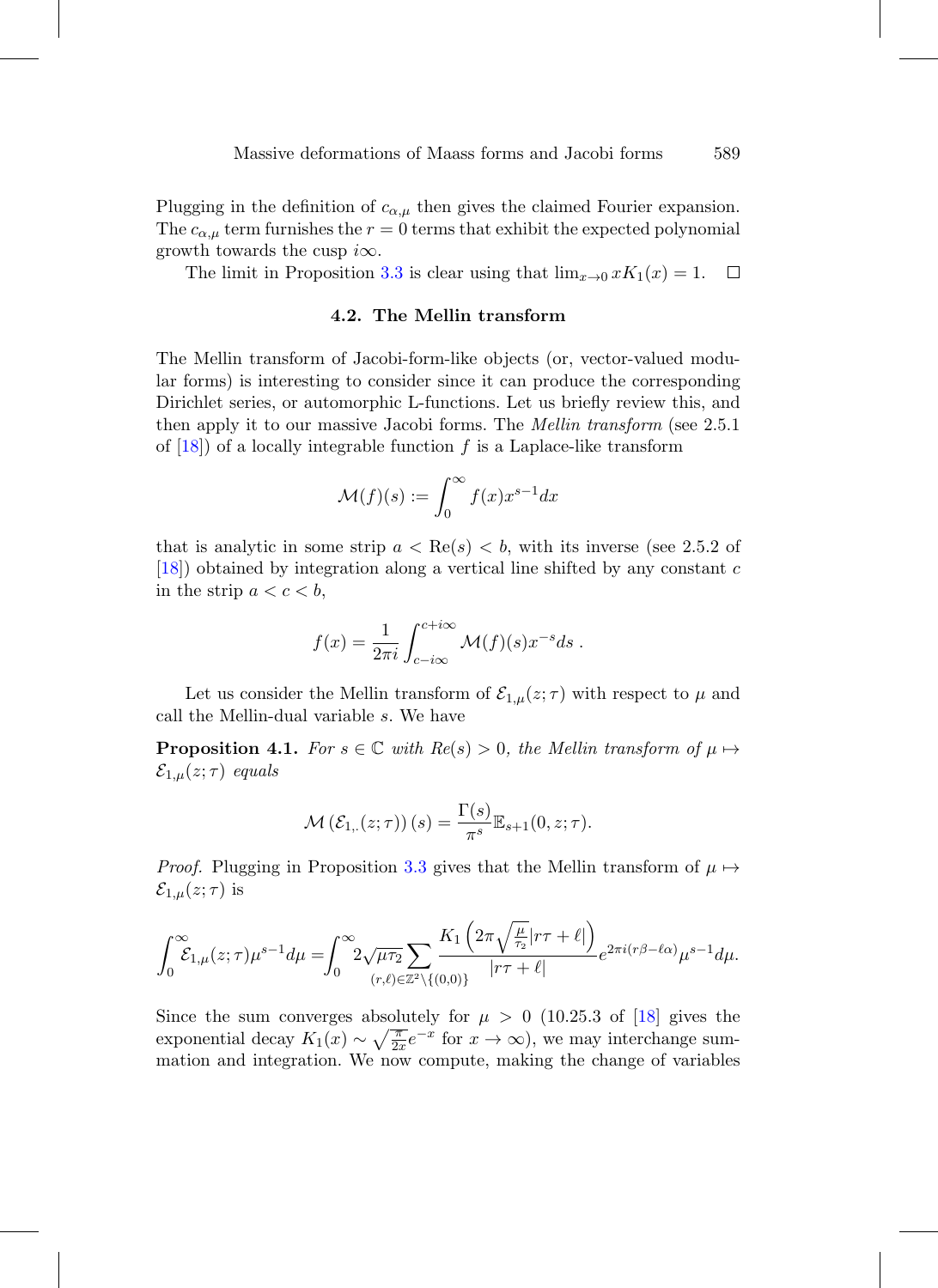590 Marcus Berg et al.

$$
x = 2\pi \sqrt{\frac{\mu}{\tau_2}} |r\tau + \ell|
$$
  

$$
\int_0^\infty K_1 \left( 2\pi \sqrt{\frac{\mu}{\tau_2}} |r\tau + \ell| \right) \mu^{s - \frac{1}{2}} d\mu = 2 \left( \frac{\tau_2}{4\pi^2 |r\tau + \ell|^2} \right)^{s + \frac{1}{2}} \int_0^\infty K_1(x) x^{2s} dx.
$$

Now 10.43.19 of [\[18](#page-27-2)] states that for  $a, b \in \mathbb{C}$  with  $\text{Re}(a) < \text{Re}(b)$  we have

$$
\int_0^\infty K_a(x)x^{b-1}dx = 2^{b-2}\Gamma\left(\frac{b-a}{2}\right)\Gamma\left(\frac{a+b}{2}\right).
$$

 $\Box$ 

From this it not hard to conclude the claim.

Note that as long as  $\text{Re}(a) < \text{Re}(b)$ , it is straightforward to generalize Proposition [4.1](#page-14-0) to other  $\mathcal{E}_{s,\mu}(z;\tau)$  than  $\mathcal{E}_{1,\mu}(z;\tau)$ . It is surprising that an integral transform of the massive  $(\mu > 0)$  Kronecker–Eisenstein series produces the massless  $(\mu = 0)$  Kronecker–Eisenstein series. This means that we can take the inverse Mellin transform of the classical Kronecker–Eisenstein series to obtain our main example, namely

<span id="page-15-1"></span>(21) 
$$
\mathcal{E}_{1,\mu}(z;\tau) = \frac{1}{2\pi i} \int_{c-i\infty}^{c+i\infty} (\pi\mu)^{-s} \Gamma(s) \mathbb{E}_{s+1}(0; z;\tau) ds,
$$

where as in Subsection  $4.2$ , c lies in the region of convergence, here the posi-tive real axis. In Appendix A of [\[26](#page-28-1)], it was proven that  $\mathcal{E}_{1,\mu}(z;\tau)$  transforms like a Jacobi form of weight and index zero. Equation [\(21\)](#page-15-1) gives a reproof of this fact using the modular invariance of the undeformed  $\mathbb{E}_{s+1}(0; z; \tau)$  (see e.g. Section 4 of  $[23]$  $[23]$ , since  $\mu$  is invariant.

Proposition [4.1](#page-14-0) and its inverse equation [\(21\)](#page-15-1) may be useful in the following sense. There is a vast literature in string theory where integrals over sums of products of Kronecker–Eisenstein series were performed. Particularly relevant examples here include [\[7,](#page-26-3) [13,](#page-27-6) [16,](#page-27-7) [24\]](#page-28-5). In the last few years, this long-standing theme in string theory has been put in mathematical terms as modular graph functions [\[8\]](#page-27-8), we give an example of this in Section [5.1.](#page-17-1) Proposition [4.1](#page-14-0) and equation [\(21\)](#page-15-1) open up the possibility to generalize some of that vast literature on massless objects ( $\mu = 0$ , flat space) to mass-deformed objects ( $\mu \neq 0$ , as in the plane gravitational wave) simply by representing them as inverse Mellin transforms of the well-studied massless objects.

#### **4.3. An alternative formal representation**

<span id="page-15-0"></span>The goal of this subsection is to introduce an additional parameter  $w =$  $A\tau + B$  in  $\mathcal{E}_{1,\mu}$ , making it quasiperiodic in z in the sense of equation [\(30\)](#page-23-0).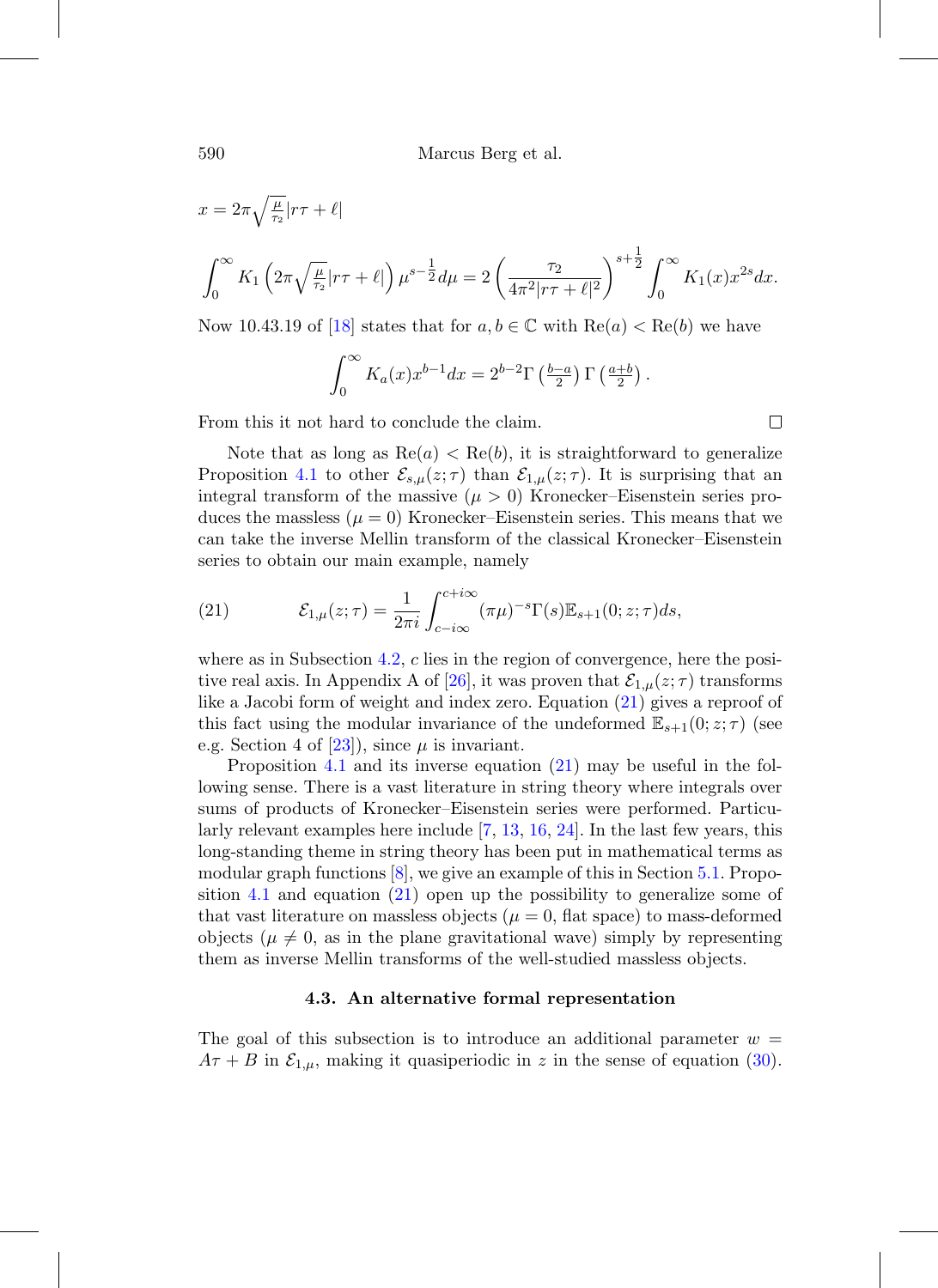To be more precise a function  $f(w, z; \tau) : \mathbb{C}^2 \times \mathbb{H} \to \mathbb{C}$  is called *quasiperiodic* in z if

(22) 
$$
f(w, z + 1; \tau) = e^{2\pi i A} f(w, z; \tau)
$$
,  $f(w, z + \tau; \tau) = e^{-2\pi i B} f(w, z; \tau)$ .

For this, we take  $(21)$  as starting point and use  $(34)$  to introduce a nonzero first argument  $\mathbb{E}_{s+1}(w, z; \tau)$ . This turns out to provide a representation of the massive Kronecker–Eisenstein series as a power series in  $\mu$ . For this define

$$
\mathcal{E}_{1,\mu}(w,z;\tau) := \int_{c-i\infty}^{c+i\infty} (\pi\mu)^{-s} \Gamma(s) \mathbb{E}_{s+1}(w,z;\tau) ds.
$$

**Proposition 4.2.** We have

<span id="page-16-1"></span>(23) 
$$
\mathcal{E}_{1,\mu}(w,z;\tau) = e^{\frac{2\pi i}{\tau_2} \text{Im}(w\overline{z})} \sum_{n\geq 0} \frac{(-\pi\mu)^n}{n!} \mathbb{E}_n(z,w;\tau)
$$

with  $\mathbb{E}_{s+1}(w, z; \tau)$  defined in [\(34\)](#page-25-1). In particular  $\mathcal{E}_{1,\mu}(w, z; \tau)$  is quasiperiodic in z.

*Proof.* For  $z \notin \mathbb{Z} \tau + \mathbb{Z}$ , the integral representation in equation [\(34\)](#page-25-1) extends  $\mathbb{E}_s(w, z; \tau)$  to all s. We integrate along the vertical path of integration in the inverse Mellin transform [\(21\)](#page-15-1) and close the contour along a semicircle at infinity around  $s \to -\infty$ . Using the functional equation [\(35\)](#page-25-2), we receive contributions from residues at the poles<sup>[2](#page-16-0)</sup> of  $\Gamma(s)$  at  $s = -n$  for  $n \geq 0$ , producing  $e^{\frac{2\pi i}{\tau_2} \text{Im}(w\overline{z})} \frac{(-1)^n}{n!} \mu^n \mathbb{E}_n(z, w; \tau)$  as residue. 口

Note that if we try to use the double sum representation from equation [\(8\)](#page-4-2) to perform the sum on r and  $\ell$  before the inverse Mellin transform [\(21\)](#page-15-1), the double sum representation does not converge for  $\text{Re}(s) < 0$ , where we pick up the residues of  $\Gamma(s)$ . That is not a problem as long as we use the analytic continuation [\(34\)](#page-25-1).

Note that the power series in  $\mu$  in [\(23\)](#page-16-1) has no mixed  $\mu^n \log(\mu)$  terms, unlike Proposition [3.3](#page-9-1) when the Bessel function is expanded in  $\mu$ .

We can now use this expansion in  $\mu$  to connect to existing results in the literature, in particular [\[9\]](#page-27-3). For this purpose, we assume that  $\mu < \frac{1}{2}$ , and

<span id="page-16-0"></span><sup>&</sup>lt;sup>2</sup>This uses that  $\mathbb{E}_s(w, z; \tau)$  for large positive s does not ruin the exponential decay due to the Gamma function for large negative s. For example, for  $w = 0$ , the author of [\[23\]](#page-28-4) showed on p. 23, that  $\mathbb{E}_n(z, 0; \tau)$  is majorized by  $\zeta(2s)$  (with  $\zeta$  the Riemann zeta-function), and  $\zeta(2s)$  decays as  $2^{-s}$  as  $s \to \infty$ , whereas it would need to grow to ruin the decay due to the Gamma function. Similarly, for  $w \neq 0$  on p. 42 of [\[23\]](#page-28-4) (set  $g = 0$  there),  $\mathbb{E}_n(z, w; \tau)$  was majorized by the Hurwitz zeta function.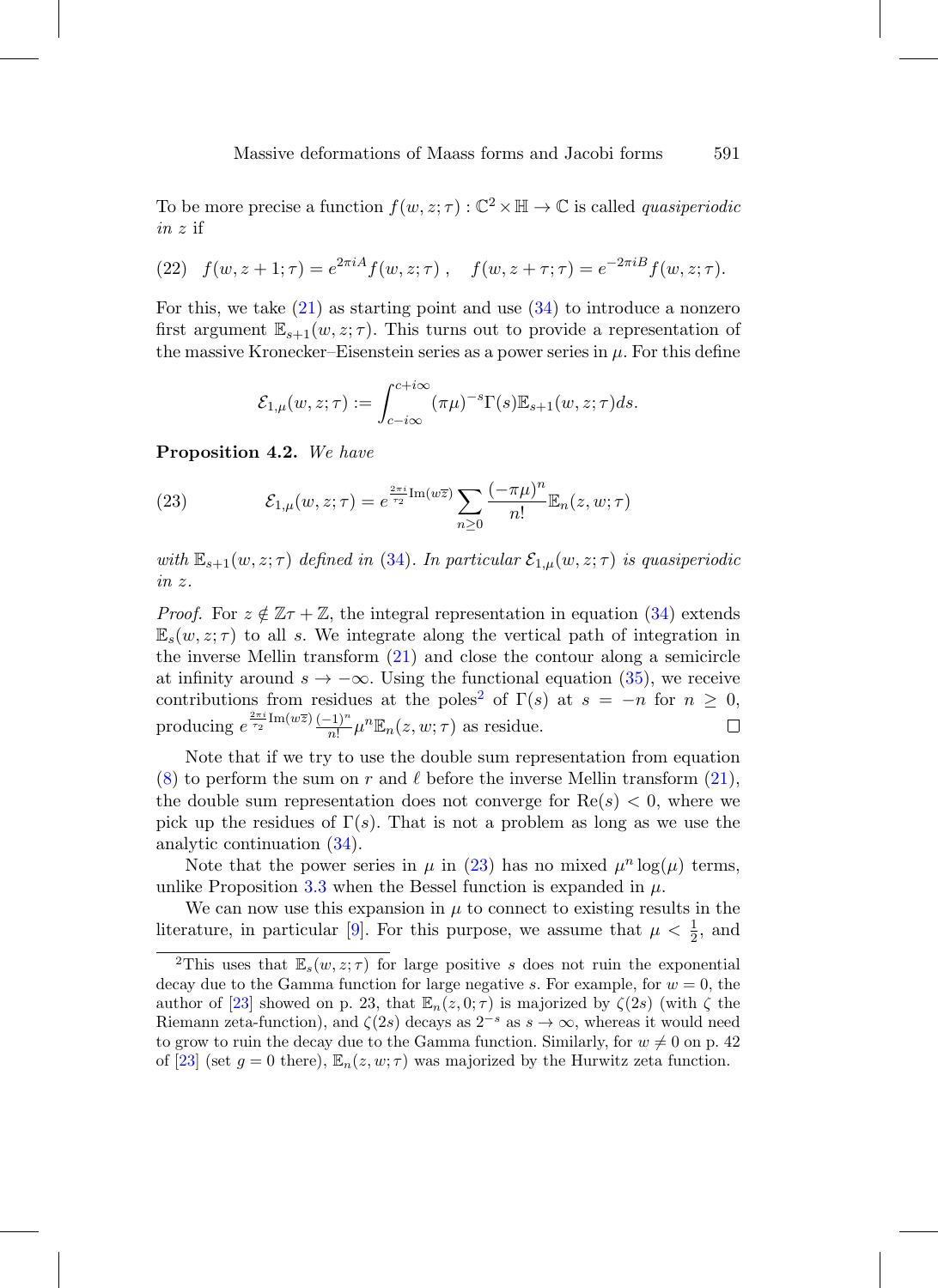focus on the special case  $w = 0$ . We obtain from [\(23\)](#page-16-1), setting  $\mathcal{E}_{1,\mu}(z;\tau) :=$  $\mathcal{E}_{1,\mu}(z,0;\tau)$ 

<span id="page-17-2"></span>
$$
\mathcal{E}_{1,\mu}(z;\tau) = \mathbb{E}_0(z,0;\tau) - \pi\mu \mathbb{E}_1(z,0;\tau) + \sum_{n\geq 2} \frac{(-\pi\mu)^n}{n} \left(\frac{\tau_2}{\pi}\right)^n \sum_{r,\ell} \frac{1}{|z+r\tau+\ell|^{2n}}
$$
  
(24) 
$$
= \mathbb{E}_1(0,z;\tau) - \pi\mu \mathbb{E}_1(z,0;\tau) + \sum_{r,\ell} \sum_{n\geq 2} \frac{1}{n} \left(\frac{-\mu\tau_2}{|z+r\tau+\ell|^2}\right)^n,
$$

where the summation  $\Sigma^*$  indicates that the sum runs over all  $(r, \ell) \in \mathbb{Z}^2$  such that  $w + r\tau + \ell \neq 0$ . This expression can be further manipulated to a double sum of logarithms, but convergence becomes somewhat more complicated and we therefore do not do so here. This last expression has the nice feature that the massless Green's function  $\mathbb{E}_1(0, z; \tau)$  appears as a separate first term, and the remaining part manifestly vanishes for  $\mu = 0$ , making the limit  $\mu \rightarrow 0^+$  more manifest than in [\(7\)](#page-4-3), Proposition [3.3,](#page-9-1) and Proposition [4.1.](#page-14-0)

In anticipation of the comparison to string theory literature in Section [5](#page-17-0) below, note that

$$
- \left[ \partial_{\mu}^{2} (\mathcal{E}_{1,\mu}(0,z;\tau)) \right]_{z=0} = \left[ \sum_{r,\ell}^{*} \frac{\tau_{2}^{2}}{(|z+r\tau + \ell|^{2} + \mu \tau_{2})^{2}} \right]_{z=0}
$$
  

$$
= \sum_{r,\ell}^{*} \frac{\tau_{2}^{2}}{(|r\tau + \ell|^{2} + \mu \tau_{2})^{2}}.
$$

<span id="page-17-0"></span>This is essentially a simpler version of the function  $W$  occurring in Section 4 of [\[9\]](#page-27-3), a generating function of (massless) modular graph functions.

#### **5. Comparison to string theory literature**

This section is mainly intended for physics readers, or mathematicians who are curious why physicists might be interested in the objects we study here.

In string theory, just as in quantum field theory, it is natural to consider massive worldsheet fields, either in a gravitational wave background, as in [\[3](#page-26-4)], or as a technical trick in flat space, as in [\[15](#page-27-9)], including as generating function of modular graph functions [\[9\]](#page-27-3).

#### **5.1. Massive modular graph functions**

<span id="page-17-1"></span>There is recent interest in modular graph functions [\[8\]](#page-27-8), that are constructed by integrating various combinations of (massless) Green's functions over a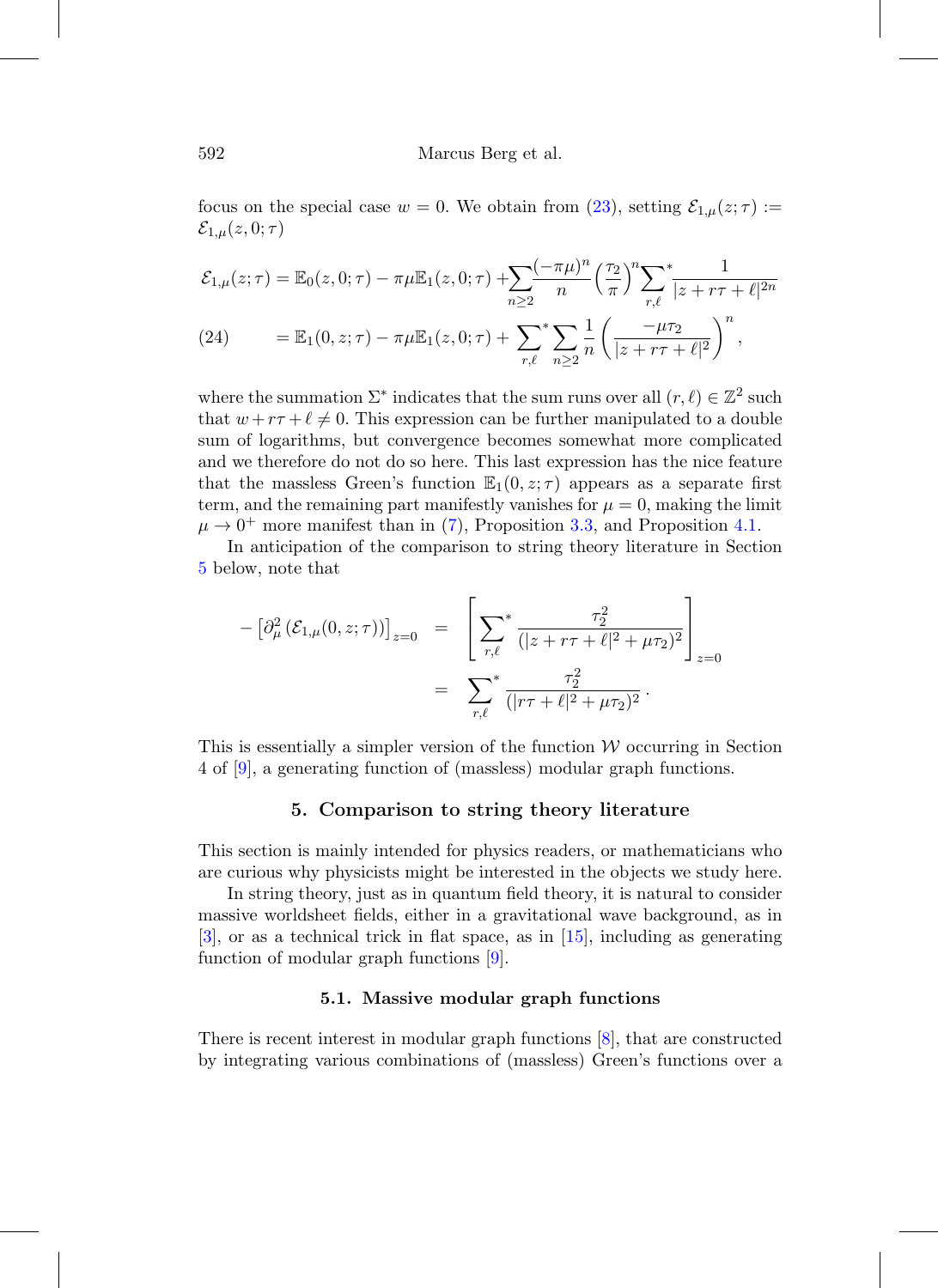fundamental domain for the action of the lattice  $\mathbb{Z} \tau + \mathbb{Z}$ . The simplest nontrivial example of a modular graph function is just the non-holomorphic Eisenstein series  $\mathbb{E}_2(0;\tau)$ , arising from the integral over a fundamental domain P of the product of two Kronecker–Eisenstein series:  $\mathbb{E}_1(z;\tau)\mathbb{E}_1(-z;\tau)$ , viewed as Green's functions for the Laplace equation on the torus.

A simple corollary of the considerations in this paper is that one can replace  $\mathbb{E}_1(z;\tau) \mathbb{E}_1(-z;\tau)$  with  $\mathcal{E}_{1,\mu}(z;\tau) \mathcal{E}_{1,\mu}(-z;\tau)$  to create a mass-deformed modular graph function that we might call  $\mathcal{E}_{1,1,\mu}(0;\tau)$ . We integrate over the region P with corners at the complex numbers  $z = 0$ ,  $z = 1$ ,  $z = \tau$ , and  $z = \tau + 1$ , a fundamental domain for  $\mathbb{C}/(\mathbb{Z}\tau + \mathbb{Z})$ . The integration is

<span id="page-18-0"></span>
$$
\mathcal{E}_{1,1,\mu}(0;\tau) = \frac{1}{\tau_2} \int_P \mathcal{E}_{1,\mu}(z;\tau) \mathcal{E}_{1,\mu}(-z;\tau) d^2 z
$$
\n
$$
= \int_0^1 \int_0^1 \sum_{r_1,\ell_1}^* \frac{\sqrt{\mu \tau_2} K_1(2\pi \sqrt{\frac{\mu}{\tau_2}} |r_1 \tau + \ell_1|)}{|r_1 \tau + \ell_1|} e^{2\pi i (r_1 \beta - \ell_1 \alpha)}
$$
\n(25)\n
$$
\times \sum_{r_2,\ell_2}^* \frac{\sqrt{\mu \tau_2} K_1(2\pi \sqrt{\frac{\mu}{\tau_2}} |r_2 \tau + \ell_2|)}{|r_2 \tau + \ell_2|} e^{2\pi i (\ell_2 \alpha - r_2 \beta)} d\alpha d\beta
$$
\n
$$
= \mu \tau_2 \sum_{r_1,\ell_1}^* \sum_{r_2,\ell_2}^* \frac{K_1(2\pi \sqrt{\frac{\mu}{\tau_2}} |r_1 \tau + \ell_1|)}{|r_1 \tau + \ell_1|} \frac{K_1(2\pi \sqrt{\frac{\mu}{\tau_2}} |r_2 \tau + \ell_2|)}{|r_2 \tau + \ell_2|} \delta_{r_1,r_2} \delta_{\ell_1,\ell_2}
$$
\n
$$
= \mu \tau_2 \sum_{r,\ell}^* \frac{K_1(2\pi \sqrt{\frac{\mu}{\tau_2}} |r \tau + \ell|)}{|r \tau + \ell|^2}.
$$

For  $\mu \to 0^+$ , this clearly reduces to the massless modular graph function  $\mathbb{E}_2(0;\tau)$ . In the third equality above, the integration over  $\alpha, \beta$  produces factors like  $\int_0^1 e^{2\pi i (r_1 - r_2)\alpha} d\alpha = \delta_{r_1, r_2}$  for  $r_j \in \mathbb{Z}$ , where  $\delta_{r_1, r_2} = 0$  unless  $r_1 = r_2$  in which case it equals 1. This collapses the two double sums in  $\mathcal{E}_{1,\mu}(z;\tau)\mathcal{E}_{1,\mu}(-z;\tau)$  to a single double sum.

Note that in the differential equations in the sections above, we view  $\tau$ and z as independent variables. Here,  $\tau$  is considered to be fixed and we integrate over  $z$ , and are free to change variables of integration from  $z$  to  $(\alpha, \beta)$  as independent real variables, with Jacobian  $\tau_2$ .

In this calculation, unlike in its massless counterpart, each double sum converges exponentially. The undeformed  $\mu = 0$  eigenvalue equation is  $\Delta_{\tau,0}(\mathbb{E}_2(0;\tau)) = -2\mathbb{E}_2(0;\tau)$ . For the *μ*-deformed modular graph function, we have the following: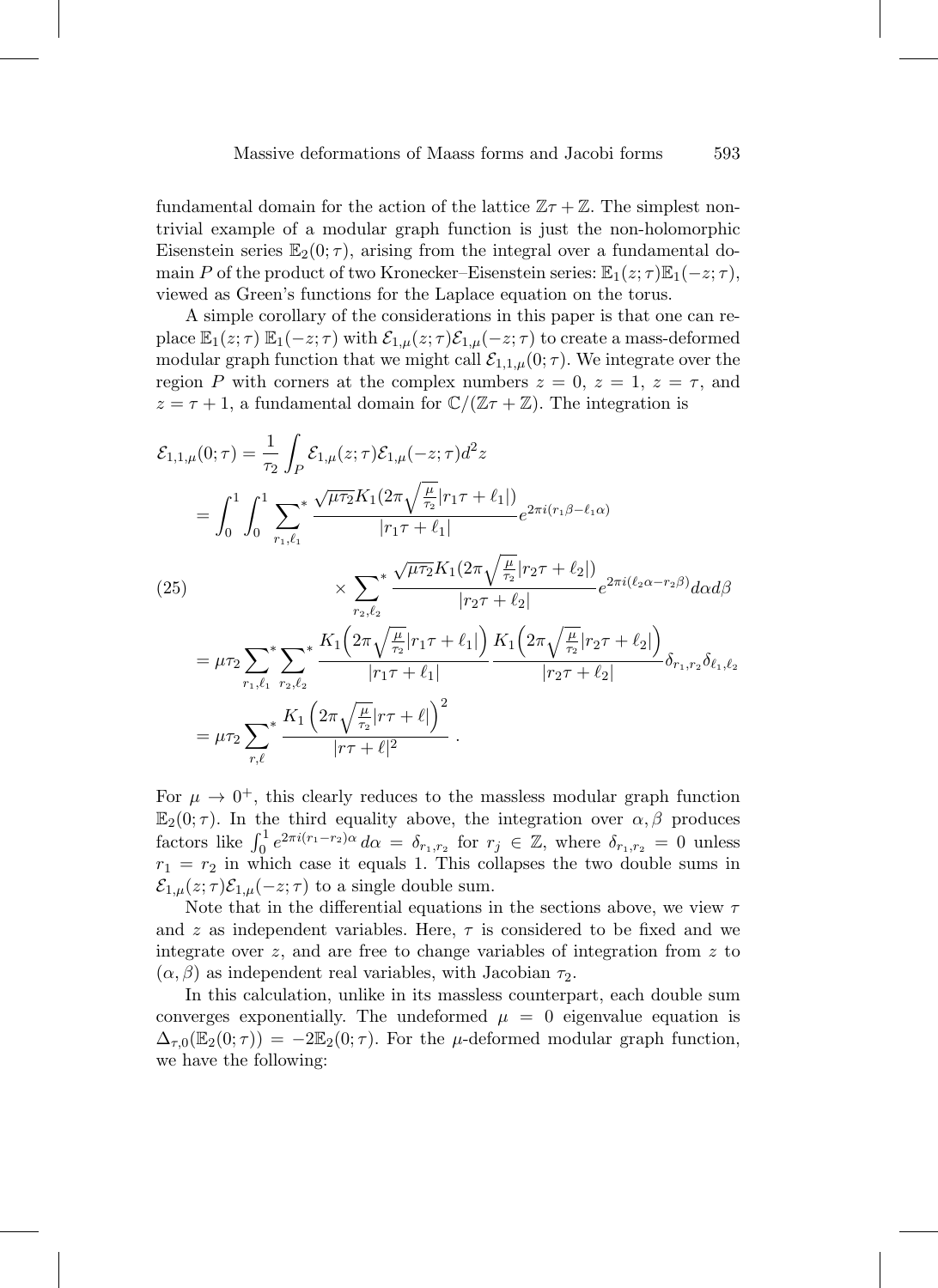#### <span id="page-19-0"></span>**Proposition 5.1.** We have

$$
(\Delta_{\tau,0} - 2\mu \partial_{\mu} + \mu^2 \partial_{\mu}^2) \mathcal{E}_{1,1,\mu}(0;\tau) = -2\mathcal{E}_{1,1,\mu}(0;\tau).
$$

*Proof.* The double sum in  $\mathcal{E}_{1,1,\mu}(0;\tau)$  in [\(25\)](#page-18-0) converges absolutely so we can differentiate term by term. Each term has the form is  $\mathcal{E}_{1,1,\mu,r,\ell}(\tau) =$  $\frac{\mu\tau_2}{\omega}f(X_\mu(\tau))^2$  for some function f, where  $X_\mu(\tau) := 2\pi\sqrt{\frac{\mu\omega(\tau)}{\tau_2}}$  with  $\omega(\tau) :=$  $|r\tau + \ell|^2$ . We find that

$$
\frac{\Delta_{\tau,0}(\mathcal{E}_{1,1,\mu,r,\ell})(\tau)}{\mathcal{E}_{1,1,\mu,r,\ell}(\tau)} = \frac{\pi \mu w(\tau)}{2f(X_{\mu}(\tau))^2 \tau_2} \Big( 2 \sqrt{\frac{\tau_2}{\mu w(\tau)}} f(X_{\mu}(\tau)) f'(X_{\mu}(\tau)) - 4\pi \left( f(X_{\mu}(\tau)) f''(X_{\mu}(\tau)) + f'(X_{\mu}(\tau))^2 \right) \Big).
$$

The action of  $\mu^2 \partial^2_\mu$  is similar, namely

$$
\frac{\mu^2 \partial_{\mu}^2(\mathcal{E}_{1,1,r,\mu,\ell}(\tau))}{\mathcal{E}_{1,1,r,\mu,\ell}(\tau)} = \frac{\pi \mu w(\tau)}{2\tau_2 f(X_{\mu}(\tau))^2} \left( \frac{6\sqrt{\tau_2} f(X_{\mu}(\tau)) f'(X_{\mu}(\tau))}{\sqrt{\mu w(\tau)}} + 4\pi \left( f(X_{\mu}(\tau)) f''(X_{\mu}(\tau)) + f'(X_{\mu}(\tau))^2 \right) \right).
$$

Finally, we compute

$$
\frac{-2\mu \partial_{\mu}(\mathcal{E}_{1,1,\mu,r,\ell})(\tau)}{\mathcal{E}_{1,1,\mu,r,\ell}(\tau)} = -2 - 4\pi \sqrt{\frac{\mu w}{\tau_2}} \frac{f'(X_{\mu}(\tau))}{f(X_{\mu}(\tau))}.
$$

 $\Box$ 

Combining gives the claim, without using any properties of  $f$ .

We are writing Proposition [5.1](#page-19-0) in the form above to make the relation to the undeformed modular graph function explicit. In terms of the massive Maass forms in Theorem [3.6,](#page-11-0) we move the  $\mu$ -terms in the differential operator to the right, namely

$$
\Delta_{\tau,0} (\mathcal{E}_{1,1,\mu}) (0;\tau) = \left(-\mu^2 \partial_{\mu}^2 + 2\mu \partial_{\mu} - 2\right) \mathcal{E}_{1,1,\mu}(0;\tau) ,
$$

so we identify  $g_2(\mu) = -\mu^2$ ,  $g_1(\mu) = 2\mu$ , and  $g_0(\mu) = -2$ . In the proof of Theorem [3.6,](#page-11-0) we have  $g_2(\mu) = -b^2 \mu^2$ ,  $g_1(\mu) = -(b^2 + 2bc + b)\mu$ , and  $g_0(\mu) = -c^2 - c$ , so this corresponds to  $(b, c) = (1, -2)$ , since we are requiring  $b > 0$ . But Theorem [3.6](#page-11-0) holds for  $f_{\mu,r,\ell}(\tau) = \frac{|r\tau+\ell|^{2c}}{\tau_s^c}$  $\frac{+\ell|^{2c}}{\tau_2^c}h(\frac{\mu|r\tau+\ell|^{2b}}{\tau_2^b}$  $\frac{\tau_1^{k+1}}{\tau_2^{k}}$  for any h, and the proof of Proposition [5.1](#page-19-0) holds for any  $f$ , so there is the question of equivalence relations as discussed in Section [3.2.](#page-8-0) Indeed, the example we are discussing below Theorem [3.6](#page-11-0) has  $K_2$  in the double sum for  $\mathcal{E}_{2,\mu}(0;\tau)$ ,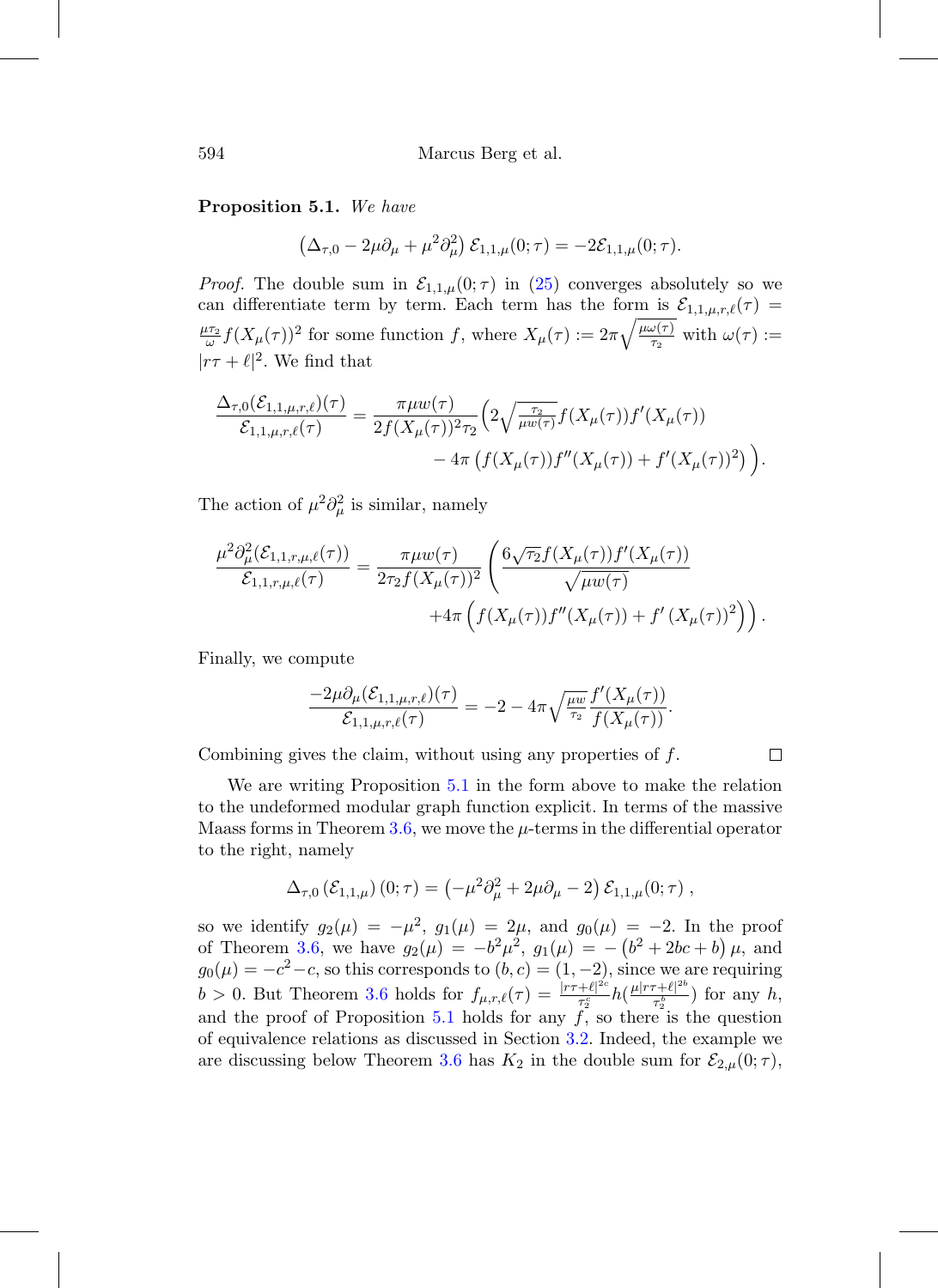not  $K_1^2$  as we have here in  $\mathcal{E}_{1,1,\mu}(0;\tau)$  (hence the notation "1,1"). There are many relations between Bessel functions, e.g. recurrence relations, that need to be taken into account in a systematic study of connections between massive Maass forms and massive modular graph functions. The objective here is just to provide one entry point into those connections, and we leave such investigations to the future.

#### **5.2. Helmholtz equation**

The ordinary meaning of the "massive" Laplace equation is the Helmholtz equation, i.e., its Green's function is a solution of

$$
(2\partial_z \partial_{\overline{z}} - m^2) G(z;\tau) = -\delta^{[2]}(z;\tau) .
$$

The differential operator  $2\partial_z\partial_{\overline{z}}$  is not invariant under the Jacobi group, since e.g. under an S transformation,  $z \mapsto \frac{z}{z}$ . Multiplying by  $\tau_2$  brings the differential operator to our  $\Delta_{z,0,0} = 2\tau_2 \partial_z \dot{\partial}_{\overline{z}},$  and  $m^2$  is completed to the invariant  $\tau_2 m^2 = \mu$ . Finding the solution for  $G(z;\tau)$  as a double sum is a standard exercise if  $\tau_1 = 0$ , see e.g. Appendix E of [\[15](#page-27-9)]. Using the basis functions  $e^{2\pi i (r\beta - \ell\alpha)}$  as for  $\mathbb{E}(z;\tau)$ , we find that in coordinates  $z = \alpha \tau + \beta$ , we have  $\Delta_{z,0,0} = 2\tau_2 \partial_z \partial_{\overline{z}} = \frac{1}{\tau_2} (\tau_2^2 \partial_{\beta}^2 + \partial_{\alpha}^2)$ , and we multiply the differential operator with  $\tau_2$  to find

(26) 
$$
G(z; \tau) := \sum_{(r,\ell) \in \mathbb{Z}^2} \frac{e^{2\pi i (r\beta - \ell \alpha)}}{4\pi^2 (r^2 \tau_2^2 + \ell^2) + \mu}.
$$

Integrating in  $\alpha$  and  $\beta$  gives

<span id="page-20-0"></span>
$$
\int_0^1 \int_0^1 G(z;\tau) \, d\alpha d\beta = \frac{1}{\mu}.
$$

In physics, one may want to normalize this to unity by multiplying  $G(z;\tau)$ by  $\mu$ , but we do not do so here. Note that if we remove the term  $(r, \ell) = (0, 0)$ and set  $\mu = 0$ , then we obtain the Kronecker–Eisenstein series  $\mathbb{E}_1(z; i\tau_2)$ , up to normalization. Following e.g. Appendix E of  $[15]$  $[15]$ , we can write the summand in  $(26)$  as an integral over a parameter s, then do modular inversion of the sum over  $\ell$ , and evaluate the integral in s. For  $\mu = 0$  this gives a logarithm of  $|\vartheta_1(z; i\tau_2)|$ , as in Kronecker's second limit formula [\(33\)](#page-24-0). The result for  $\mu \neq 0$  is

$$
G(z;\tau) = \sum_{(r,\ell)\in\mathbb{Z}^2} \frac{e^{-2\pi\tau_2\sqrt{4\pi^2r^2\tau_2^2+\mu}|\ell-\alpha|}e^{2\pi ir\beta}}{2\sqrt{4\pi^2r^2\tau_2^2+\mu}}.
$$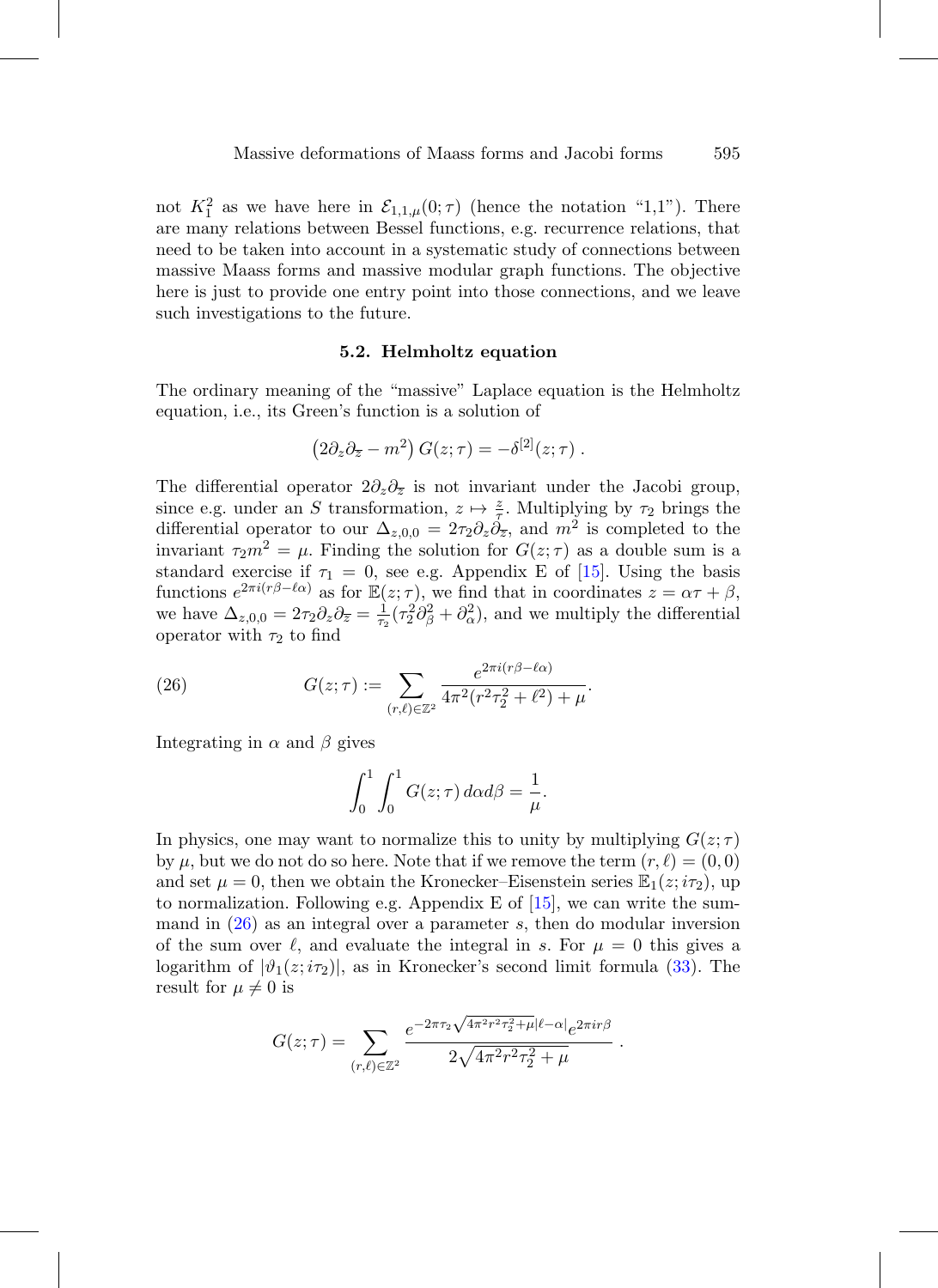The inversion followed by the integration in s caused r and  $\ell$  to play different roles in the summation. This is not surprising, as we single out the sum on  $\ell$ by hand. In particular, if we now let  $\mu \to 0^+$ , then in terms with  $r = 0$ , the dependence on  $\ell$  and  $\beta$  is trivial which causes the sum on  $\ell$  to diverge, even though that is not the case before those manipulations. One way to regularize is to subtract the massive point-particle Green's function  $G_{\text{particle}}(\beta)$  :=  $\frac{\cosh(m(|\beta|-\pi\tau_2))}{m\sinh(\pi m\tau_2)}$ , which is also (quadratically) divergent as  $m \to 0$ . Related discussions appear e.g. in [\[21\]](#page-28-3) Appendix A. The appearance of the divergence is similar to the elementary sum

<span id="page-21-0"></span>(27) 
$$
\sum_{\ell \ge 1} \frac{1}{\ell^2 + m^2} = \frac{\pi \coth(\pi m)}{2m} - \frac{1}{2m^2}.
$$

The limit of the "coth" term does not exist for  $m \to 0$ , but clearly the left-hand side is not divergent, and indeed the term  $\frac{1}{2m^2}$  subtracts the principal part. This is close in spirit to  $(24)$ . There, we "subtract" the entire string Green's function  $\mathbb{E}_1(0, z; \tau)$ , not just the point-particle Green's function  $G<sub>particle</sub>$ . ("Subtract" in quotation marks since just like in [\(27\)](#page-21-0) we merely split up an expression in two parts that by themselves would be divergent, we did not subtract anything by hand.)

Going further back in the literature, Sugawara [\[25](#page-28-2)] computed the partition function of the gravitational plane wave from the functional integral, in his equation (2.34)

$$
Z_m(\tau) = \frac{1}{\prod_{r,\ell \in \mathbb{Z}} \tau_2(\tau_2^{-2} | r\tau + \ell |^2 + m^2)}
$$

which implies that

Log
$$
(Z_m(\tau)) = -\sum_{r,\ell \in \mathbb{Z}} \log (\tau_2 (\tau_2^{-2} |r\tau + \ell|^2 + m^2))
$$
.

If we regulate this expression by differentiating twice with respect to  $m$ , it looks like the double sum representation in (25). But as expected, this formal partition function calculation does not tell us how to traverse the divergence. In [\(23\)](#page-16-1), we use a twist regularization and analytic continuation.

Finally, we note that there is an extensive literature on related topics. For example, in statistical field theory, similar objects were used to compute renormalization group dependence of the conformal field theory central charge [\[12,](#page-27-10) [22](#page-28-0)]. The Helmholtz equation with periodic boundary conditions has many other applications, e.g. in waveguide physics (see e.g. [\[17](#page-27-11)]).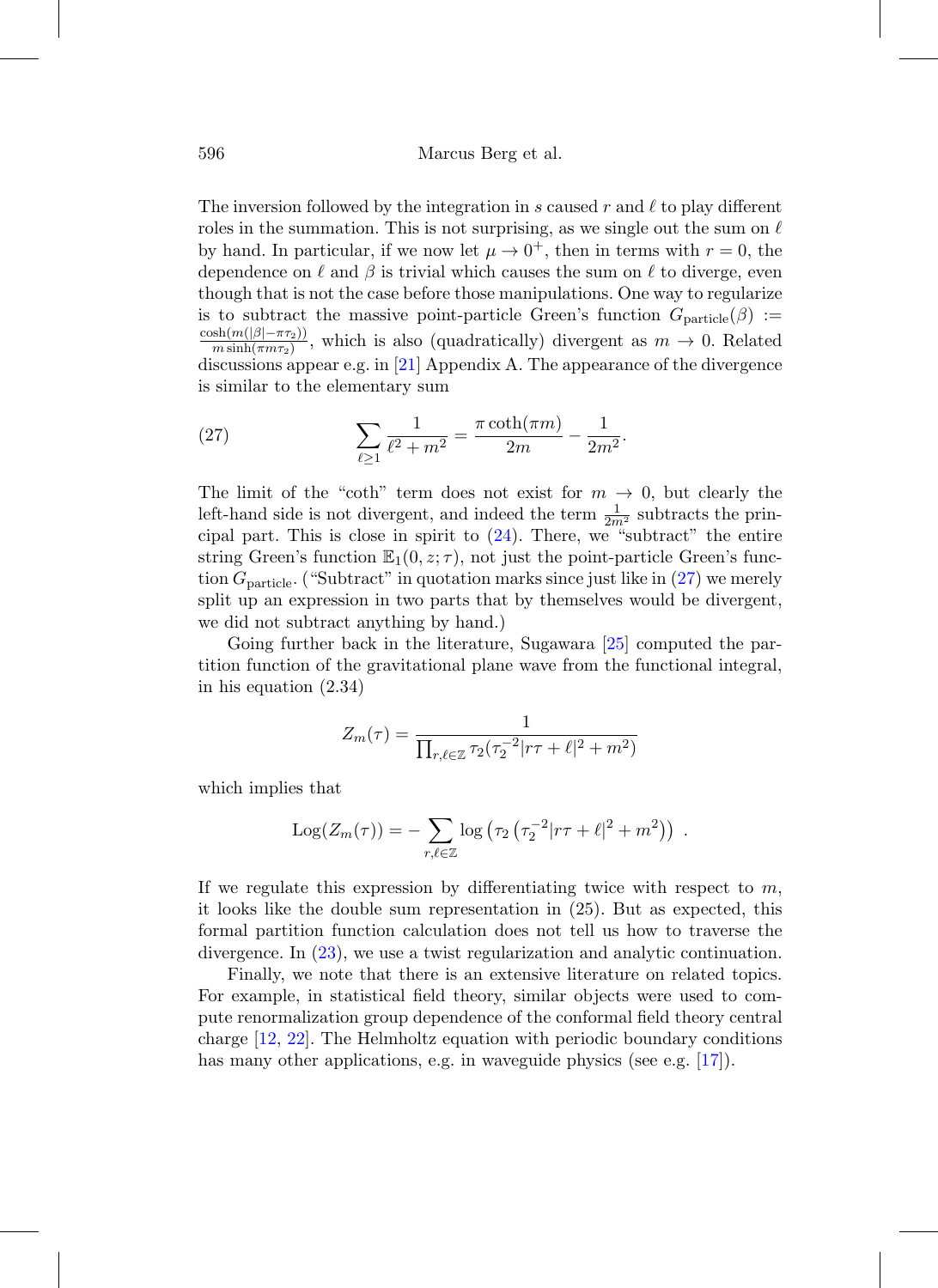#### **6. Outlook**

It would be interesting to continue the discussion of modular graph functions (and forms) from Section [5.1.](#page-17-1) This should be feasible using the tools given in this paper.

We now give another source for constructing more examples in the future. Note that we can interpret the proof of  $(2)$  in [\[5](#page-26-0)] as giving the expression

<span id="page-22-0"></span>(28) 
$$
\log (\mathcal{F}_m(\tau_2)) = 2\pi \tau_2 c_m + \frac{2\pi}{\tau_2} c_{m\tau_2} - \frac{1}{4} \int_0^\infty e^{-\frac{\pi \tau_2 m^2}{s}} (\vartheta_3(i\tau_2 s) - 1) (\vartheta_3(\frac{is}{\tau_2}) - 1) ds,
$$

where  $\vartheta_3(\tau) := \sum_{n \in \mathbb{Z}} q^{\frac{n^2}{2}}$ . Equation [\(28\)](#page-22-0) is invariant under the simultaneous transformations  $\tau_2 \mapsto \frac{1}{\tau_2}$ ,  $m \mapsto m\tau_2$ . An obvious generalisation of [\(28\)](#page-22-0) is to replace  $\vartheta_3$  with functions f, g satisfying, for all  $\tau_2 \in \mathbb{R}^+$ ,

$$
f\left(\frac{i}{\tau_2}\right) = \tau_2^k F(i\tau_2), \quad g\left(\frac{i}{\tau_2}\right) = t^k G(i\tau_2)
$$

for some  $k \in \frac{1}{2}\mathbb{Z}$  and any functions  $F, G$ . If  $f$  and  $g$  are Jacobi theta functions with characteristic, then we recover the special case  $\tau = i\tau_2$  of  $Z_{\alpha,\beta,m}(\tau)$ . It might be possible to construct new massive Maass forms by a clever choice of  $f, g$ , but we do not investigate this question in this paper.

Another question is: can we embed the massive deformation in some more general and familiar framework? We believe that there is a sense in which the massive deformations for  $SL_2(\mathbb{R})$  "sit" inside automorphic forms for more general Lie groups. We give some remarks on this without any pretense of rigor. The idea is that the results in the main text of this paper may be reproduced and generalized by what is called warped Kaluza–Klein reduction in physics, for example from ordinary (massless) automorphic forms on  $SL_3(\mathbb{R})$  or  $Sp_2(\mathbb{R})$  to massive automorphic forms on  $SL_2(\mathbb{R})$ . To illustrate this, let us view the usual Fourier expansion of the non-holomorphic Eisenstein series for  $SL_2(\mathbb{R})$  as a warped Kaluza–Klein reduction to massive automorphic form on  $SL_2(\mathbb{R})/(\tau_1 \sim \tau_1 + 1)$ . This means we make an Ansatz for each nonzero-mode part of its Fourier expansion that  $\mathbb{E}_s|_{\tau_1 \text{ piece}} \propto f_m(\tau_2) e^{2\pi i m \tau_1}$ , so that the Laplacian in  $\tau$  yields

$$
\Delta_{\tau,0}(\mathbb{E}_s)|_{\tau_1 \text{ piece}} \supset -\tau_2^2 \left(\partial_{\tau_2}^2 + \partial_{\tau_1}^2\right) f_m(\tau_2) e^{2\pi i m \tau_1} = -\tau_2^2 \left(\partial_{\tau_2}^2 - 4\pi^2 m^2\right) f_m(\tau_2) e^{2\pi i m \tau_1}
$$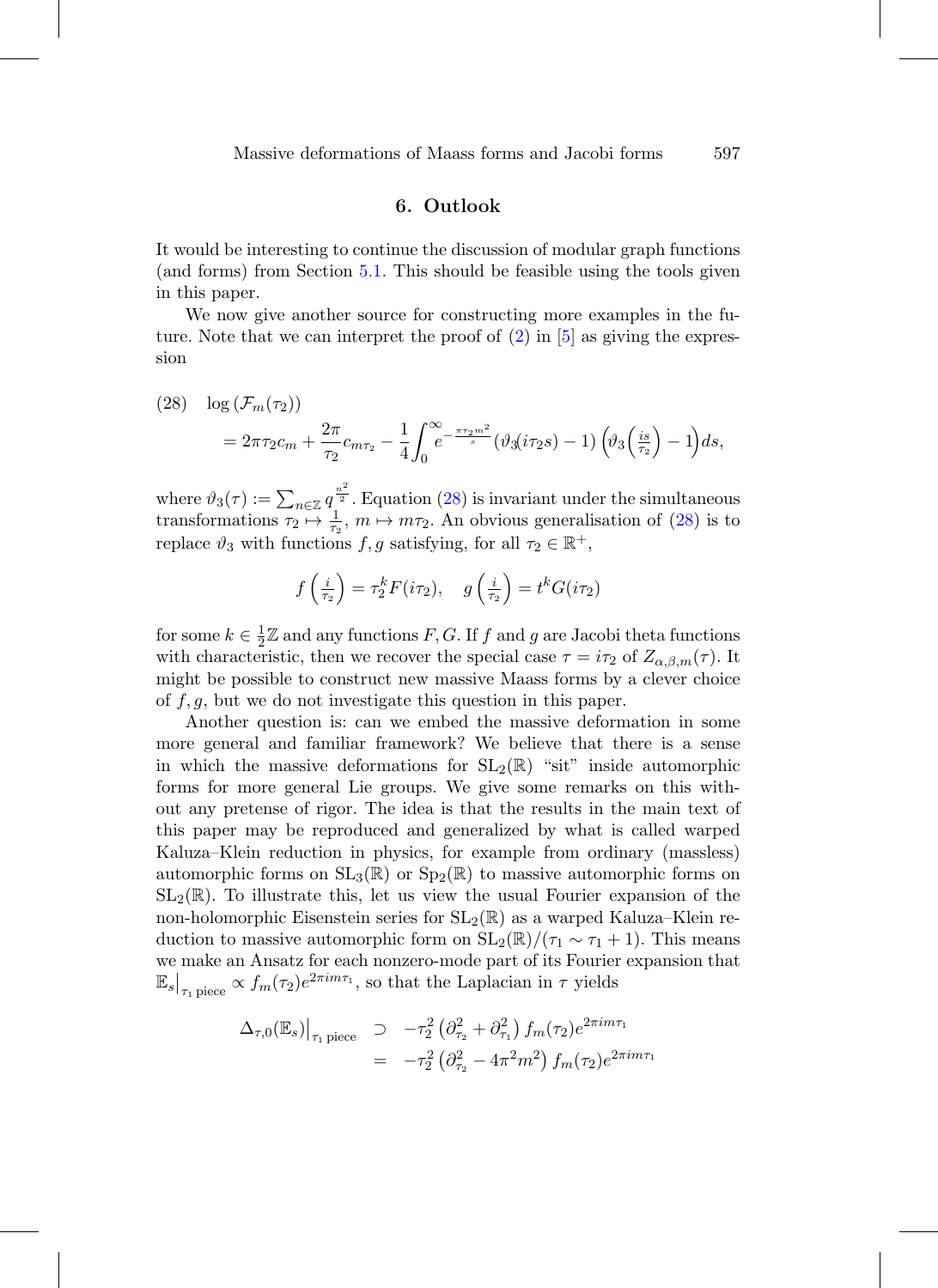which can be viewed as a "massive" one-dimensional differential operator in  $\tau_2$  only. It is not truly the Helmholtz operator, since the "mass" when multiplying out is  $4\pi^2 m^2 \tau_2^2$ , i.e., it depends on the vertical position  $\tau_2$  in the upper half-plane in these coordinates. Demanding that  $\mathbb{E}_s$  is an eigenfunction of  $\Delta_{\tau,0}$  with eigenvalue  $-s(s-1)$  produces a differential equation purely in τ2,

$$
\tau_2^2 \left( \partial_{\tau_2}^2 - 4\pi^2 m^2 \right) f_m(\tau_2) = s(s-1) f_m(\tau_2)
$$

which is a Bessel differential equation like [\(15\)](#page-8-2). Demanding that  $f_m(\tau_2)$ falls off as  $\tau_2 \to \infty$  yields specifically that  $f_m(\tau_2) = c_m \sqrt{\tau_2} K_{s-\frac{1}{2}}(2\pi m \tau_2),$ with some constant  $c_m \in \mathbb{C}$ . This is the standard result for the nonzeromode Fourier expansion of the usual  $SL_2(\mathbb{R})$  Eisenstein series. We call this reduction from  $SL_2(\mathbb{R})$  to  $SL_2(\mathbb{R})/(\tau_1 \sim \tau_1+1)$  "warped" essentially because the "mass"  $4\pi^2 m^2 \tau_2^2$  depends on  $\tau_2$ , unlike in the Helmholtz equation. One can find a coordinate system on the upper half-plane where the mass is constant, but in this (trivial) example it is not necessary to do so to find  $f_m(\tau_2)$ .

Pursuing this further is beyond the scope of this paper, but a first glimpse can be seen in Kiritsis–Pioline [\[13](#page-27-6)], Appendix A, with the Eisenstein series for  $SL_3(\mathbb{R})$ . The non-zero-mode terms in their equation  $(A.4)$ resemble our Proposition [3.3.](#page-9-1) It would also be interesting to study the connection to Niebur–Poincaré series  $[1]$ , where Siegel–Narain theta functions provide multi-parameter families of automorphic forms. The parameters in the Siegel–Narain theta function comprise supersymmetric Calabi–Yau moduli space with zero flux. The gravitational wave background has nonzero flux that produces the worldsheet mass term, so in that sense mass deformation in this paper can be thought of as a more drastic change than moving around in Calabi–Yau moduli space.

## **Appendix A. Review of the Kronecker–Eisenstein series**  $\mathbb{E}_s(w,z;\tau)$

In Appendix A, we review material of Appendix E in  $[4]$  $[4]$ . We begin with the question of finding a (non-holomorphic) function  $\mathbb{E}_s : \mathbb{C}^2 \times \mathbb{H} \to \mathbb{C}$  that depends on a parameter  $s \in \mathbb{C}$  and is doubly periodic on the torus in the first variable w

<span id="page-23-1"></span>(29) 
$$
\mathbb{E}_s(w+1,z;\tau)=\mathbb{E}_s(w,z;\tau), \quad \mathbb{E}_s(w+\tau,z;\tau)=\mathbb{E}_s(w,z;\tau).
$$

In the second variable  $z$  it should be quasiperiodic, namely

<span id="page-23-0"></span>(30) 
$$
\mathbb{E}_s(w, z+1; \tau) = e^{2\pi i A} \mathbb{E}_s(w, z; \tau), \quad \mathbb{E}_s(w, z+\tau; \tau) = e^{-2\pi i B} \mathbb{E}_s(w, z; \tau),
$$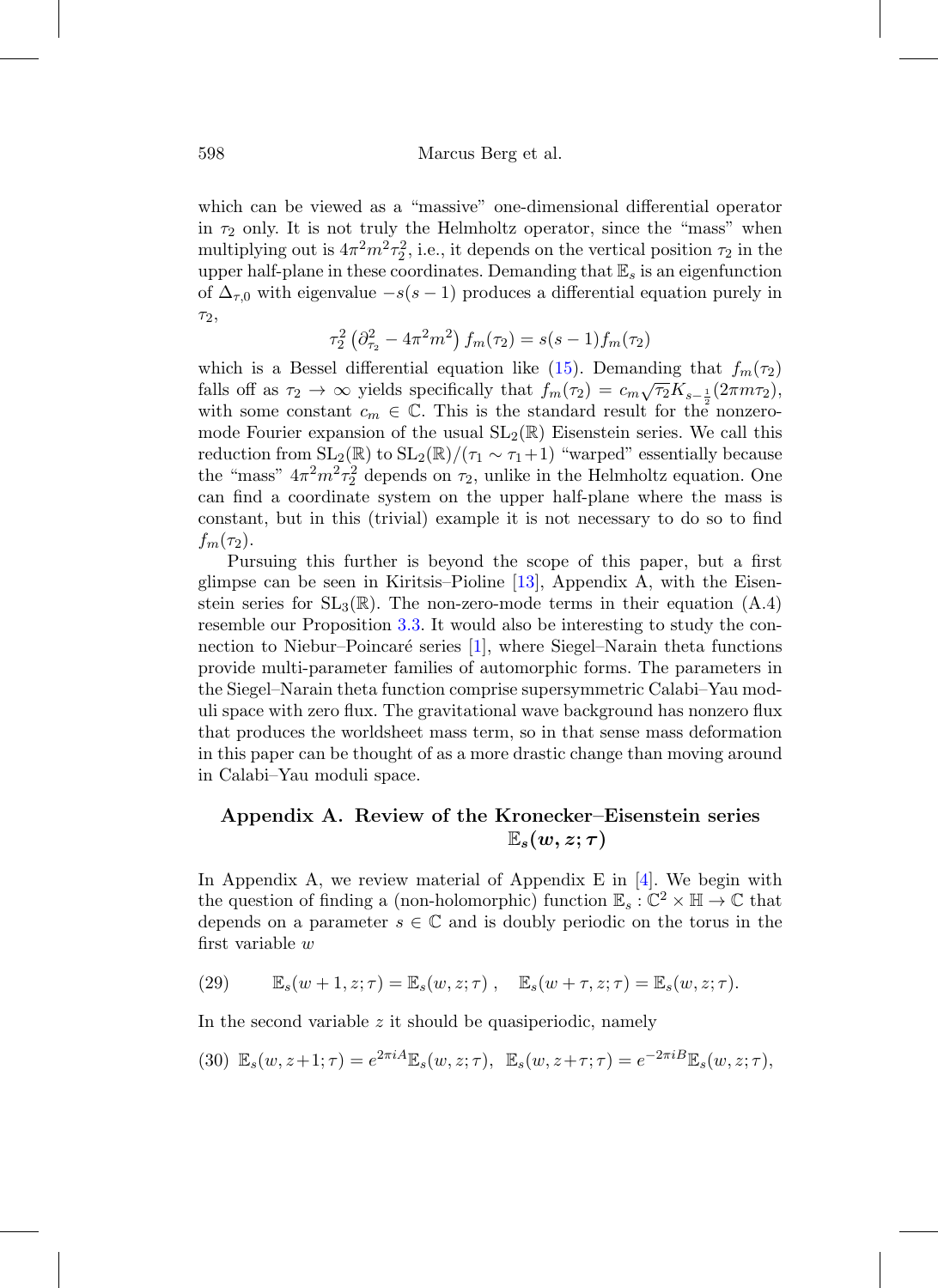where  $w = A\tau + B$   $(A, B \in \mathbb{R})$ . In physics, expressions corresponding to Feynman graphs are composed of Green's function of the Laplace equation. For the torus, allowing characteristics as in [\(30\)](#page-23-0), we have

(31) 
$$
\Delta_{z,0,0}(G(z;\tau)) = -2\pi e^{\frac{2\pi i}{\tau_2} \text{Im}(w\overline{z})} \delta^{[2]}(z;\tau).
$$

The factor in front of  $\delta^{[2]}(z;\tau)$  ensures compatibility with quasiperiodicity.

<span id="page-24-3"></span>We now define the Kronecker–Eisenstein series<sup>[3](#page-24-2)</sup> ( $s \in \mathbb{C}$  with  $\text{Re}(s) \geq 1$ )

<span id="page-24-1"></span>(32) 
$$
\mathbb{E}_s(w, z; \tau) := \Gamma(s) \left(\frac{\tau_2}{\pi}\right)^s \sum_{r, \ell}^* \frac{e^{\frac{2\pi i}{\tau_2} \text{Im}((w+r\tau+\ell)\overline{z})}}{|w+r\tau+\ell|^{2s}} \n= \Gamma(s) \left(\frac{\tau_2}{\pi}\right)^s \sum_{r, \ell}^* \frac{e^{2\pi i (r+A)\beta - 2\pi i (\ell+B)\alpha}}{|(r+A)\tau+\ell+B|^{2s}},
$$

where the summation  $\Sigma^*$  indicates that the sum runs over all  $(r, \ell) \in \mathbb{Z}^2$ such that  $w + r\tau + \ell \neq 0$ . It is not hard to see that  $\mathbb{E}_s(w, z; \tau)$  satisfies the transformations in [\(29\)](#page-23-1) and [\(30\)](#page-23-0). For the special case  $w = 0$  and  $s = 1$ , it is also easy to see that  $\mathbb{E}_1(0, z; \tau)$  does not quite satisfy [\(31\)](#page-24-3) but rather [\(9\)](#page-4-0), with an extra term that is required for the right-hand side to yield zero when integrated over a fundamental domain in z. When  $w \neq 0$  there is quasiperiodicity as in [\(30\)](#page-23-0), and the Laplace operator no longer integrates to zero as it does for a doubly periodic function. That is why the extra term on the right-hand side is not needed in [\(31\)](#page-24-3).

Note that, by Kronecker's second limit formula,  $\mathbb{E}_1(0, z; \tau)$  can alternatively be represented as (see e.g. Chapter 20 of [\[14](#page-27-12)] or Section 5 of [\[23\]](#page-28-4))

<span id="page-24-0"></span>(33) 
$$
\mathbb{E}_1(0, z; \tau) = -\log\left(\left|\frac{\vartheta_1(z; \tau)}{\eta(\tau)}\right|^2\right) + \frac{2\pi z_2^2}{\tau_2}.
$$

The double sum  $(32)$  is only absolutely convergent for  $Re(s) > 1$ , but an analytic continuation to all complex s can be found as an integral representation. If either  $z$  or  $w$  are lattice points there are additional pole terms at  $s = 0$  or  $s = 1$  in this integral representation, that are written out in Appendix E of  $[4]$  $[4]$ , but in this calculation we for simplicity stay away from

<span id="page-24-2"></span><sup>&</sup>lt;sup>3</sup>This has an additional  $\Gamma(s)$  as compared to [\[4](#page-26-6)], which makes it "completed" in the sense of the reflection formula [\(35\)](#page-25-2) below.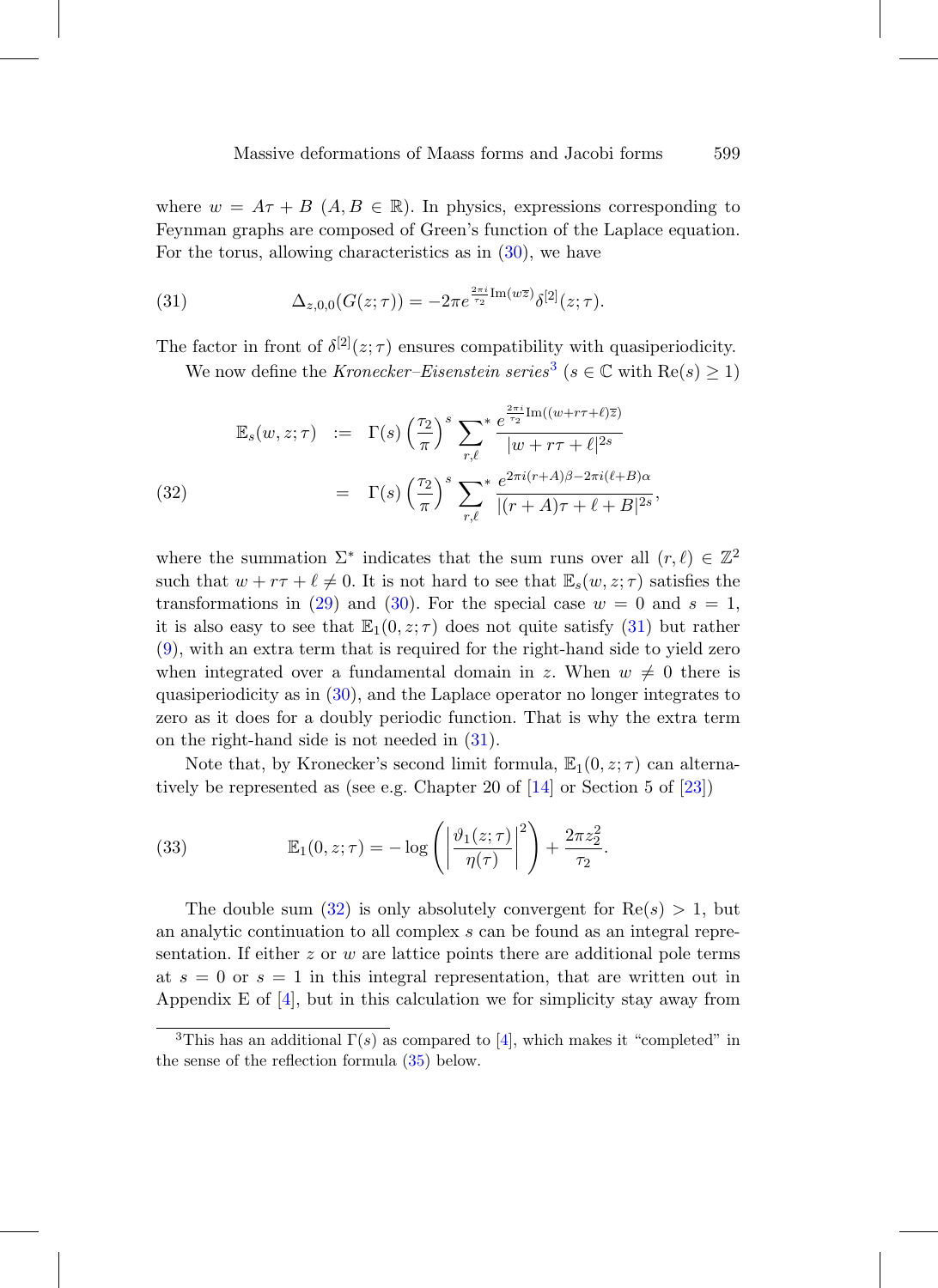600 Marcus Berg et al.

lattice points. The integral (Mellin) representation is then found from

$$
\mathbb{E}_s(w,z;\tau) = \int_0^\infty x^{s-1} \sum_{r,\ell}^* e^{-\frac{\pi x}{\tau_2}|w+r\tau+\ell|^2 + \frac{2\pi i}{\tau_2}} \text{Im}((w+r\tau+\ell)\overline{z}) dx,
$$

which is valid for  $\text{Re}(s) > 1$ . The sum is exponentially decaying for  $x \to \infty$ but for  $s \leq 1$  it is potentially divergent towards  $x \to 0$ . We follow the approach of Riemann, namely to split the integral into one from 0 to 1 and one from 1 to  $\infty$ , then use the modular transformation of a theta function on the first piece and change variables  $x \mapsto \frac{1}{x}$  to obtain

<span id="page-25-1"></span>
$$
(34) \mathbb{E}_{s}(w, z; \tau) = e^{\frac{2\pi i}{\tau_2} \text{Im}(w\overline{z})} \int_{1}^{\infty} x^{-s} \sum_{r,\ell}^{*} e^{-\frac{\pi x}{\tau_2} |z + r\tau + \ell|^2 + \frac{2\pi i}{\tau_2} \text{Im}((z + r\tau + \ell)\overline{w})} dx + \int_{1}^{\infty} x^{s-1} \sum_{r,\ell}^{*} e^{-\frac{\pi x}{\tau_2} |w + r\tau + \ell|^2 + \frac{2\pi i}{\tau_2} \text{Im}((w + r\tau + \ell)\overline{z})} dx.
$$

Although we are originally assuming that  $Re(s) > 1$ , this integral representation gives an analytic continuation (in s) of  $\mathbb{E}_s(w, z; \tau)$ . Moreover it directly implies a symmetry under  $s \mapsto 1 - s$ ,

<span id="page-25-2"></span>(35) 
$$
\mathbb{E}_s(w, z; \tau) = e^{\frac{2\pi i}{\tau_2} \text{Im}(w\overline{z})} \mathbb{E}_{1-s}(z, w; \tau)
$$

which is the functional relation (reflection formula) for  $\mathbb{E}_s(w, z; \tau)$ . Note that the variables w and z are switched, which gives a motivation to allow  $w \neq 0$ in the first place. Note that (as is familiar from discussions of L-functions, but here  $\mathbb{E}_s(w, z; \tau)$  depends on  $\tau$ ) the two sides of [\(35\)](#page-25-2) never simultaneously have convergent double sum representations, and that the reflection formula does not give any information on the behavior of the double sums in the strip  $0 < \text{Re}(s) < 1$ , which is instead provided by the integral representation.

If  $z \notin \mathbb{Z} \tau + \mathbb{Z}, \mathbb{E}_s(w, z; \tau)$  satisfies the partial differential equation where we view z and  $\tau$  as independent variables,

<span id="page-25-0"></span>(36) 
$$
\Delta_{z,0,0}(\mathbb{E}_s(w,z;\tau)) = -2\pi(s-1)\mathbb{E}_{s-1}(w,z;\tau).
$$

The "twisted" (quasiperiodic) Kronecker–Eisenstein series has a factor in front of the delta function that allows for quasiperiodicity:

<span id="page-25-3"></span>(37) 
$$
\Delta_{z,0,0} (\mathbb{E}_1(w,z;\tau)) = -2\pi e^{\frac{2\pi i}{\tau_2} \text{Im}(w\overline{z})} \delta^{[2]}(z;\tau) .
$$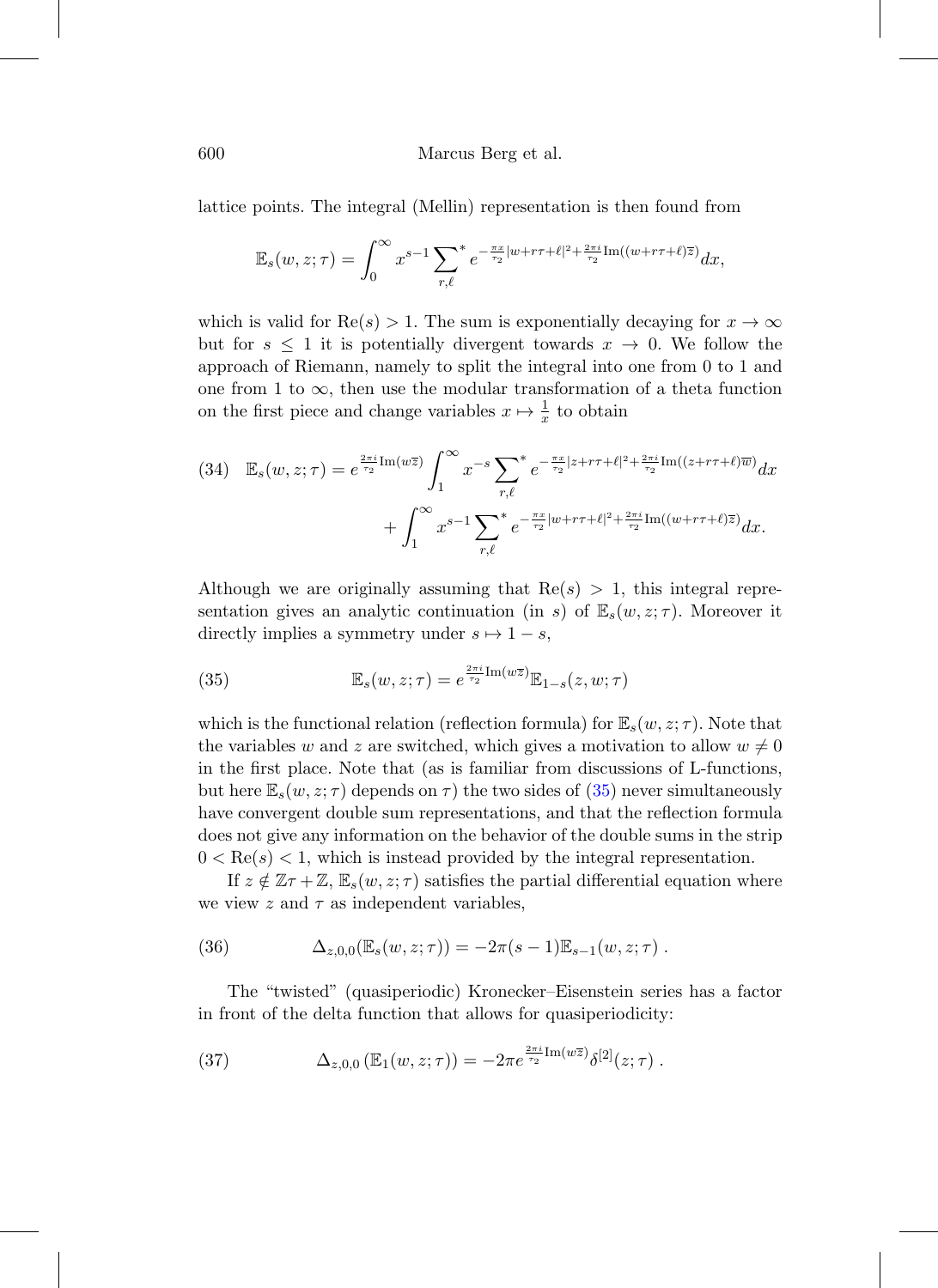A formal power series representation of the lattice delta function is

(38) 
$$
\delta^{[2]}(z;\tau) = \sum_{r,\ell \in \mathbb{Z}} e^{2\pi i (r\beta - \ell \alpha)}.
$$

The factor in front of the lattice delta function in [\(37\)](#page-25-3) may seem inconsequential, since the right-hand side is zero away from lattice points and at  $z = 0$  the factor is one, but it can be nontrivial at lattice points away from the origin. We do not attempt to write nonzero-index distributions in detail here.

Note that  $\mathbb{E}_{s}(z, w; \tau)$  has weight zero, but it can be used to generate objects with non-zero weight, e.g. those called  $\mathbb{E}_{s,k}(z, w; \tau)$  in Appendix E of [\[4\]](#page-26-6). We do not discuss them here.

#### **Acknowledgements**

The authors thank the referees for their useful comments.

#### **References**

- <span id="page-26-5"></span>[1] C. Angelantonj, I. Florakis, and B. Pioline, Threshold corrections, generalised prepotentials and Eichler integrals, Nucl. Phys. B **897** (2015), 781. [MR3365316](http://www.ams.org/mathscinet-getitem?mr=3365316)
- <span id="page-26-2"></span>[2] H. Bateman, Tables of Integral Transforms, McGraw-Hill, 1954. Available at [authors.library.caltech.edu/43489/.](https://authors.library.caltech.edu/43489/)
- <span id="page-26-4"></span>[3] D. Berenstein, J. Maldacena, and H. Nastase, Strings in flat space and pp waves from N=4 superYang-Mills, J. High Energy Phys. **4** (2002). [MR1911426](http://www.ams.org/mathscinet-getitem?mr=1911426)
- <span id="page-26-6"></span>[4] M. Berg, M. Haack, J. Kang, and S. Sjörs, *Towards the one-loop Kähler* metric of Calabi–Yau orientifolds, J. High Energy Phys. **12** (2014). [MR3303516](http://www.ams.org/mathscinet-getitem?mr=3303516)
- <span id="page-26-0"></span>[5] O. Bergman, M. Gaberdiel, and M. Green, D-brane interactions in type II B plane-wave background, J. High Energy Phys. **3** (2003). [MR1976014](http://www.ams.org/mathscinet-getitem?mr=1976014)
- <span id="page-26-1"></span>[6] K. Bringmann and O. Richter, Zagier-type dualities and lifting maps for harmonic Maass–Jacobi forms, Adv. Math. **225** (2010), 2298–2315. [MR2680205](http://www.ams.org/mathscinet-getitem?mr=2680205)
- <span id="page-26-3"></span>[7] J. Broedel, C. Mafra, N. Matthes, and O. Schlotterer, Elliptic multiple zeta values and one-loop superstring amplitudes J. High Energy Phys. **7** (2015). [MR3383100](http://www.ams.org/mathscinet-getitem?mr=3383100)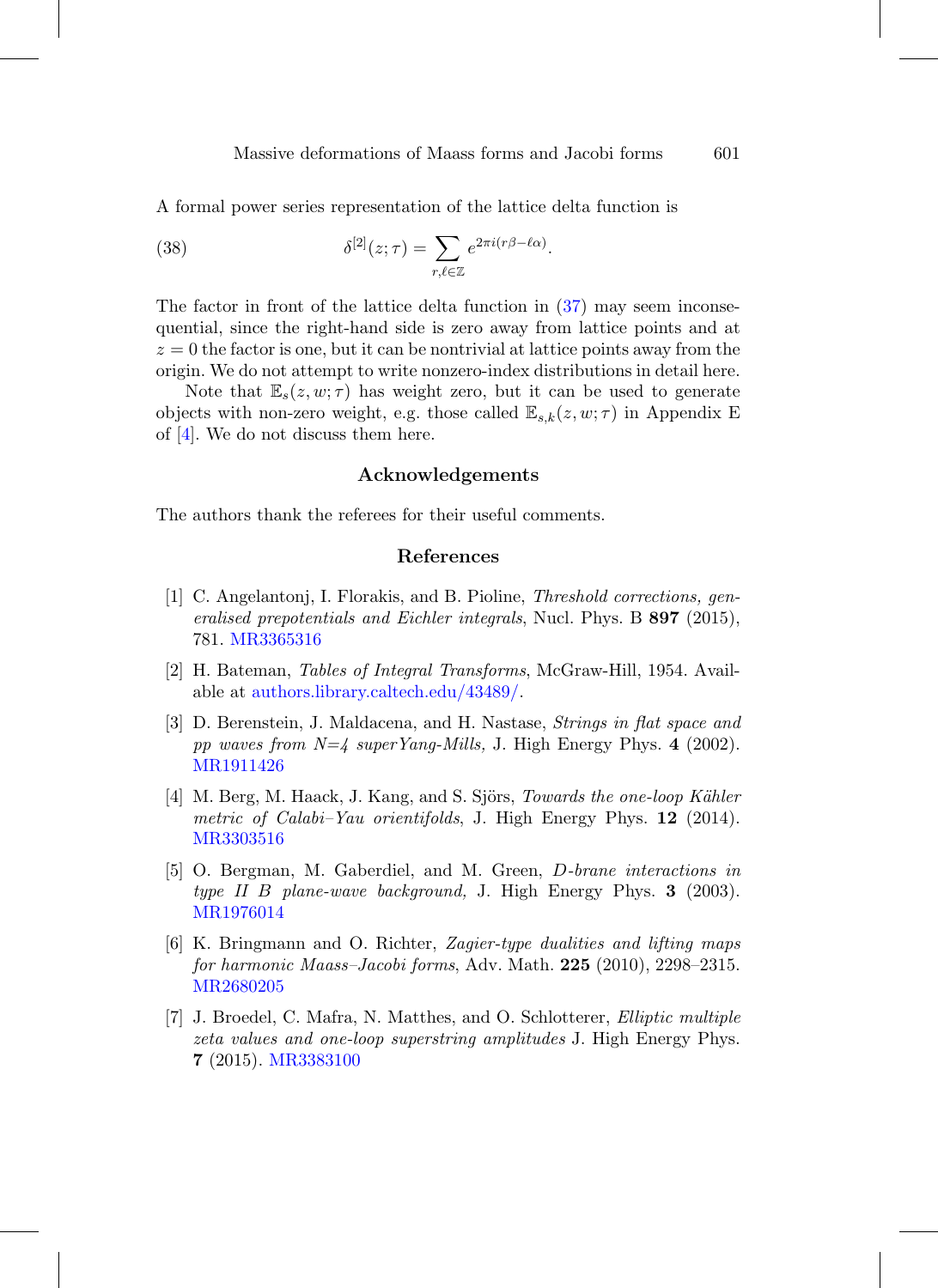- <span id="page-27-8"></span>[8] E. D'Hoker, M. Green, O. Gürdogan, and P. Vanhove, Modular Graph Functions, Commun. Number Theory Phys. **11** (2017), 165–218. [MR3668971](http://www.ams.org/mathscinet-getitem?mr=3668971)
- <span id="page-27-3"></span>[9] E. D'Hoker, M. Green, and P. Vanhove, On the modular structure of the genus-one Type II superstring low energy expansion, J. High Energy Phys. **8** (2015). [MR3402124](http://www.ams.org/mathscinet-getitem?mr=3402124)
- <span id="page-27-1"></span>[10] P. Fleig, H. Gustafsson, A. Kleinschmidt, and D. Persson, Eisenstein Series and Automorphic Representations: With Applications in String Theory, Cambridge University Press, Cambridge, 2018, 567. [MR3793195](http://www.ams.org/mathscinet-getitem?mr=3793195)
- <span id="page-27-4"></span>[11] M. Headrick, A solution manual for Polchinski's 'String Theory', [arXiv:0812.4408 \[hep-th\].](https://arxiv.org/abs/0812.4408)
- <span id="page-27-10"></span>[12] C. Itzykson and J. Drouffe, Statistical Field Theory. Vol. 2: Strong Coupling, Monte Carlo Methods, Conformal Field Theory, And Random Systems, Cambridge Monographs on Mathematical Physics, 1989, 405– 810. [MR1175177](http://www.ams.org/mathscinet-getitem?mr=1175177)
- <span id="page-27-6"></span>[13] E. Kiritsis and B. Pioline, On  $R^4$  threshold corrections in IIb string theory and (p, q) string instantons, Nuclear Phys. B **508** (1997), 509– 534. [MR1600063](http://www.ams.org/mathscinet-getitem?mr=1600063)
- <span id="page-27-12"></span>[14] S. Lang, Elliptic functions, Graduate Texts in Mathematics **112**, Springer-Verlag, New York, 1987. [MR0890960](http://www.ams.org/mathscinet-getitem?mr=0890960)
- <span id="page-27-9"></span>[15] K. Lee and W. Siegel, Simpler superstring scattering, J. High Energy Phys. **6** (2006). [MR2233809](http://www.ams.org/mathscinet-getitem?mr=2233809)
- <span id="page-27-7"></span>[16] W. Lerche, B. Nilsson, A. Schellekens, and N. Warner, Anomaly Cancelling Terms From the Elliptic Genus, Nuclear Phys. B **299** (1988), 91–116. [MR0928107](http://www.ams.org/mathscinet-getitem?mr=0928107)
- <span id="page-27-11"></span>[17] C. Linton, The Green's Function for the Two-Dimensional Helmholtz Equation in Periodic Domains, J. Engineering Math. **33** (1998), 377– 402. [MR1638860](http://www.ams.org/mathscinet-getitem?mr=1638860)
- <span id="page-27-2"></span>[18] NIST Digital Library of Mathematical functions, [http://dlmf.nist.gov.](http://dlmf.nist.gov)
- <span id="page-27-0"></span>[19] R. Penrose, Any space-time has a plane wave as a limit in M. Cahen, M. Flato, Differential Geometry and Relativity. Mathematical Physics and Applied Mathematics, vol 3. Springer, Dordrecht, 1976. [MR0446354](http://www.ams.org/mathscinet-getitem?mr=0446354)
- <span id="page-27-5"></span>[20] A. Pitale, Jacobi Maaß forms, Abh. Math. Semin. Univ. Hambg. **79** (2009), 87–111. [MR2541345](http://www.ams.org/mathscinet-getitem?mr=2541345)